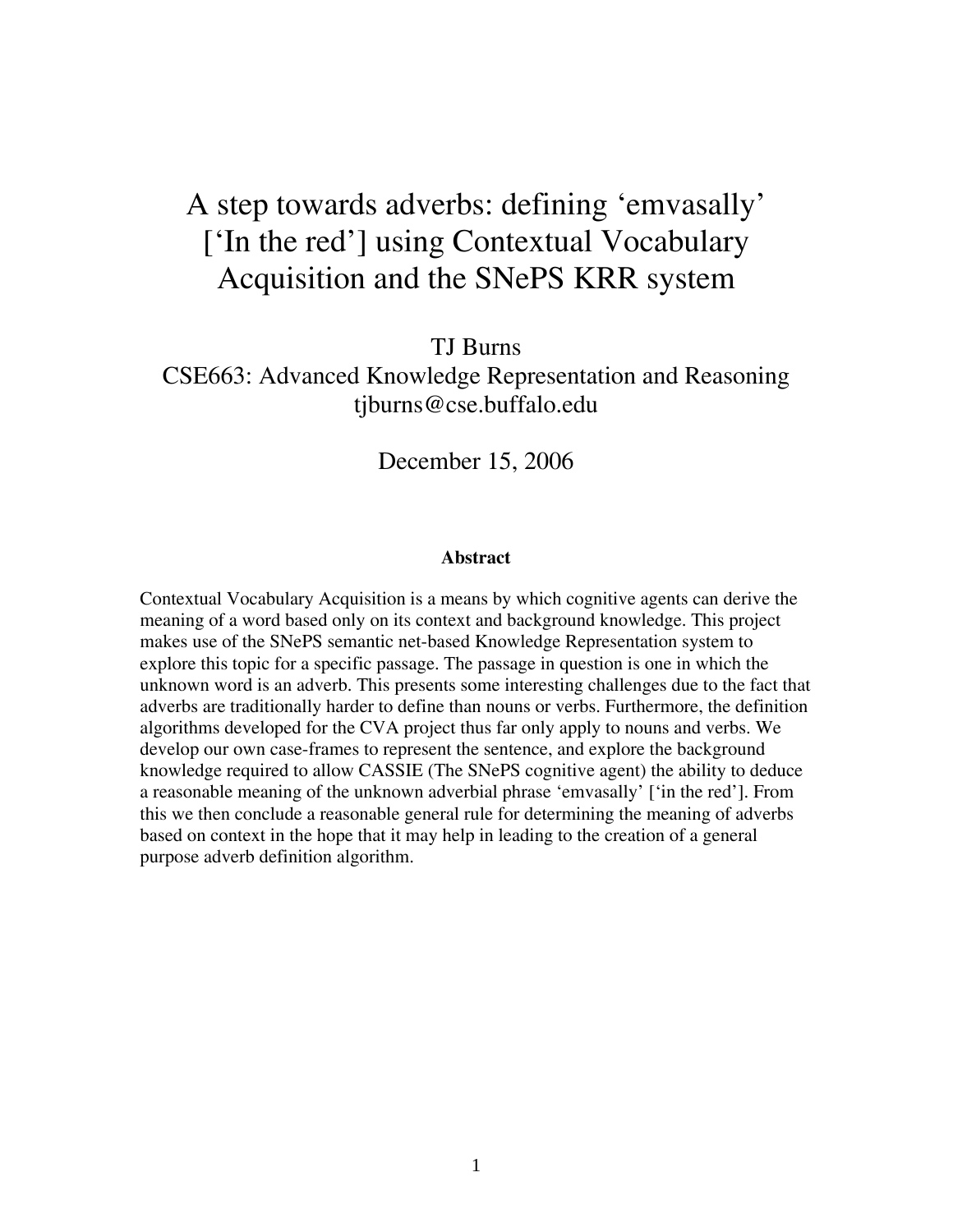### **1 The CVA Project and SNePS**

#### **1.1 An introduction to the CVA project and what we hope to accomplish**

The ability to decipher a word's meaning based on context is an important skill that we as human beings seem to develop quite naturally and which often proves to be invaluable. When an individual is reading and encounters a word with an unknown meaning, context is often the first tool to be used in the process of building a definition. This is particularly the case if the meaning is necessary for the understanding of the rest of the context. This "self-discovery" is preferable to being told a meaning or having to look one up in a dictionary or other such resource. Contextual Vocabulary Acquisition (CVA) is a method by which this discovery can be performed. In this project we will attempt to define such an unknown word using purely contextual information and key background knowledge. We will present CASSIE (The SNePS cognitive agent) with a representation of the passage along with background knowledge that an average reader would need to determine a meaning, and finally allow CASSIE to perform 'read' the passage and perform inferences to build a reasonable meaning for the unknown word.

In representing the passage and background knowledge it will be important to remain unbiased and represent only what is found in the passage and only the background knowledge absolutely necessary for building a meaning. In effect, this means that in representing the passage itself we should not perform our own hidden inferences and simply say "it just seems obvious!" This kind of reasoning may seem obvious to us, but in reality it is not explicitly there in passage. Anywhere this kind of reasoning could be done will be filled in with background knowledge that will help lead the system to a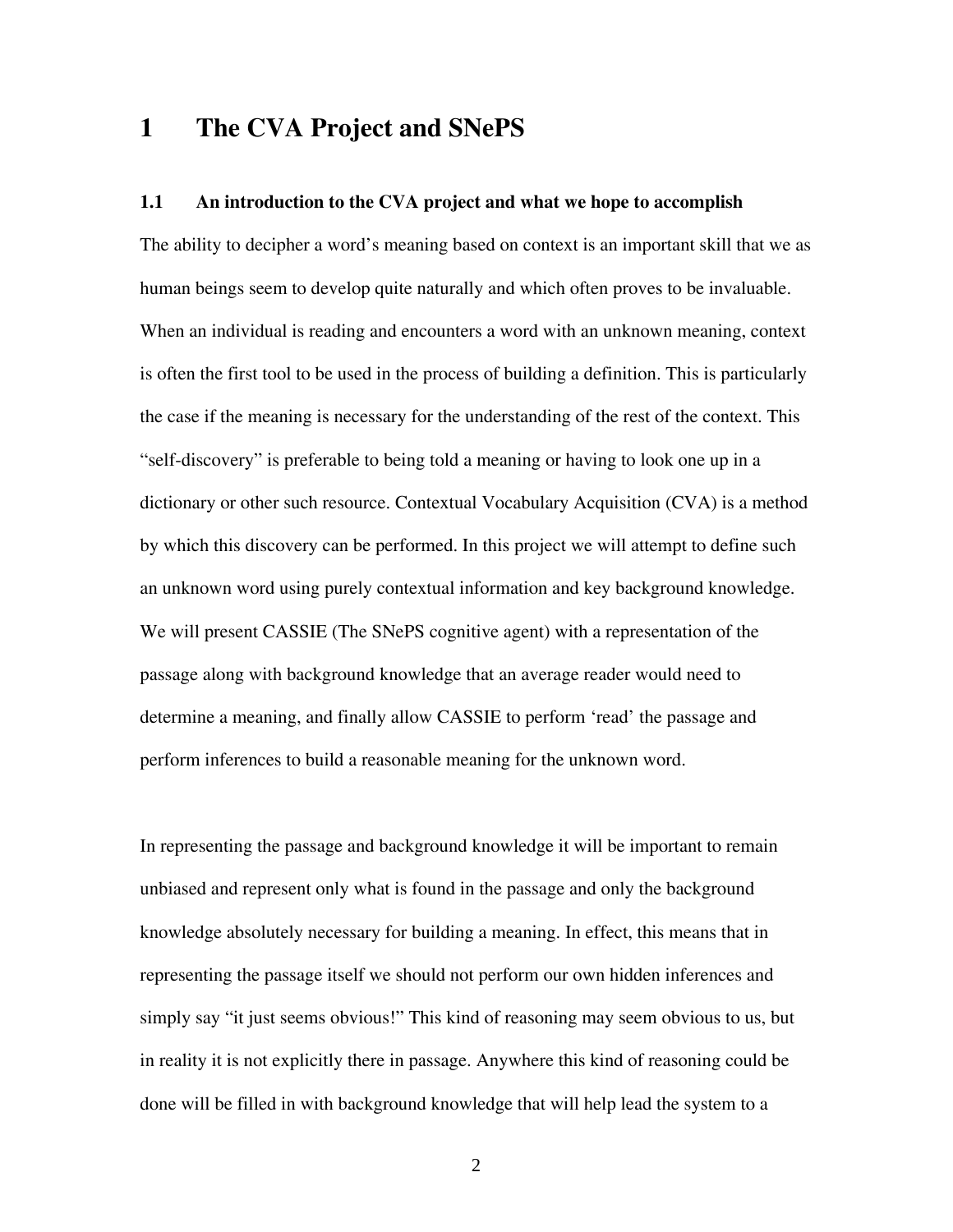definition. Any further background knowledge may either be unnecessary or might, in fact, provide a meaning directly to CASSIE. This clearly undermines the idea of CVA in which we want CASSIE to search out a meaning from the context (the passage itself) using only minimal background knowledge. After all this is represented CASSIE will then be turned loose on the passage and asked to produce a definition.

In most cases a definition algorithm would be used to help CASSIE build a meaning for an unknown word, however, there only currently exists definition algorithms for nouns and verbs, and in this project we want to have CASSIE determine the meaning of an adverb. It has proven traditionally easier, not just for computers but for humans as well, to determine a meaning for nouns and verbs based on context than both adjectives and adverbs. This is somewhat intuitive when we consider that adjectives and adverbs are both modifying words and thus only seem to aid in describing other features of the context. The goal of this project will be to get CASSIE to produce a reasonable definition or 'meaning postulate' for the unknown adverb. This result can then be used to postulate possible investigations into a more general adverb definition algorithm.

It is important to note that, in general, CVA does not always produce a 'correct' definition, but instead one which can be used to further elaborate upon successive exposures to a word in new contexts. As Rapaport and Ehrlich describe, "*The system does not develop 'correct' definitions, but dictionary-like definitions enabling it to continue understanding the text."* (Rapaport and Ehrlich, 2000) This is of particular importance in this project since we don't have a definition algorithm so the definition we will be left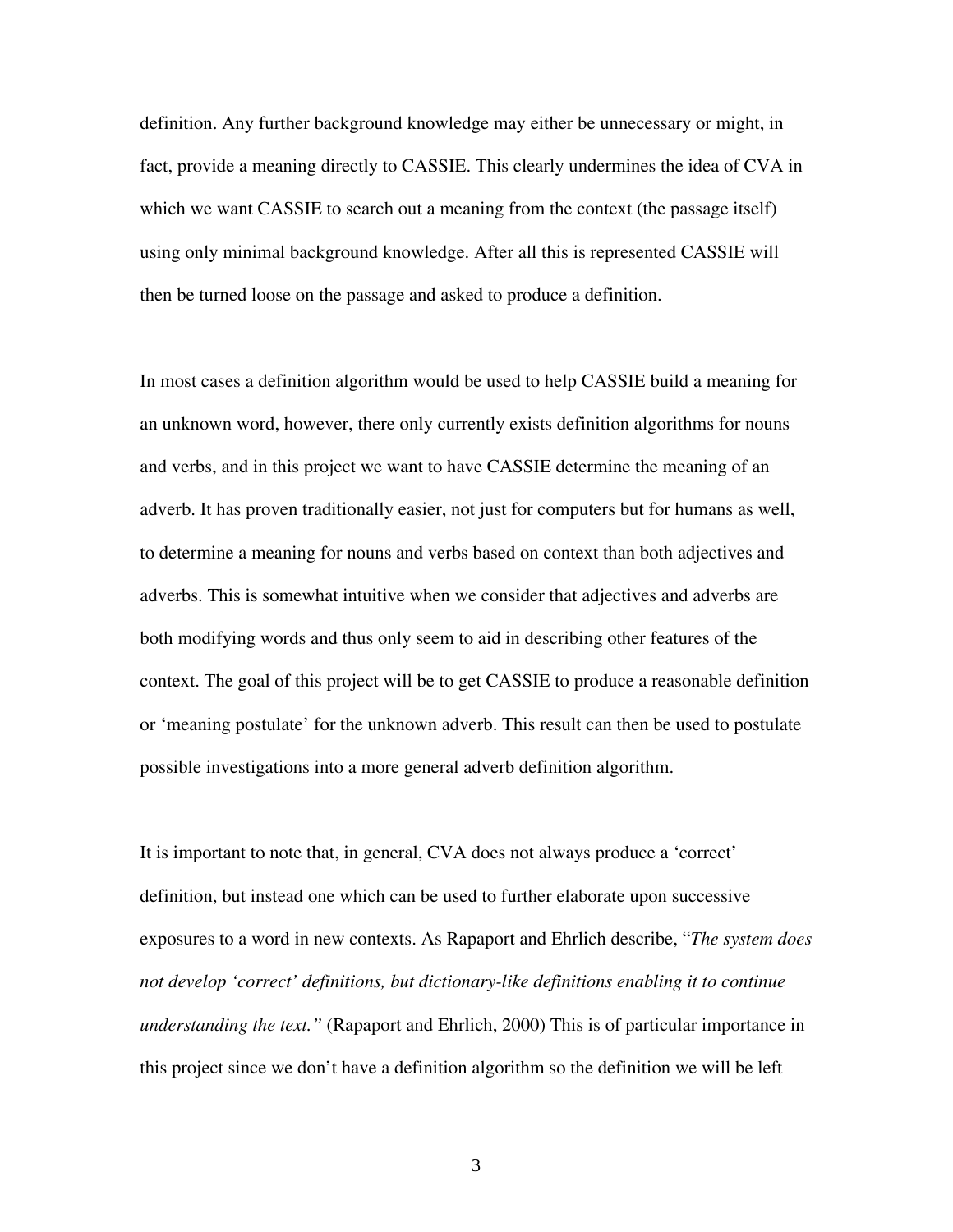with in the end will be very minimal which we note that CASSIE could conceivably further define this definition to include more information. It will also be interesting to note that in this project we will be dealing with a commonly used word in different way. This is an example of how, even when we think we are sure of the meaning of a word, when it's used in a new context, we might need to reconsider.

#### **1.2 A brief introduction to the SNePS KRR system**

As was mentioned before we will be using the SNePS Knowledge Representation system (see<http://www.cse.buffalo.edu/sneps> for more information) to represent the passage and background knowledge SNePS is a propositional semantic network system in which we represent propositions as case frames containing nodes and arcs relating them. This system is in effect a model of the mind of a cognitive agent CASSIE (as referred to above). We use SNePSLOG to define predicate-like case frames which will be used in building the network. SNePSLOG is an interface to SNePS made to look like standard first-order predicate logic. This allows us to produce code that appears much like FOL, but that under the surface is building networks in much the same way as they would be built in SNePSUL (The SNePS user language). One key difference to note, however, is that although SNePSLOG appears to be like FOL, wffs in SNePS are propositions which allows us to write expressions that appear to be out of the scope of FOL. The expressive power of propositions as wffs fits well with the need of a language-oriented task such as this. We will begin with a network of background knowledge tat CASSIE 'knows' before she reads the passage, and will end up with a network containing all the inferences CASSIE is able to derive from the passage given what she already knows. In this project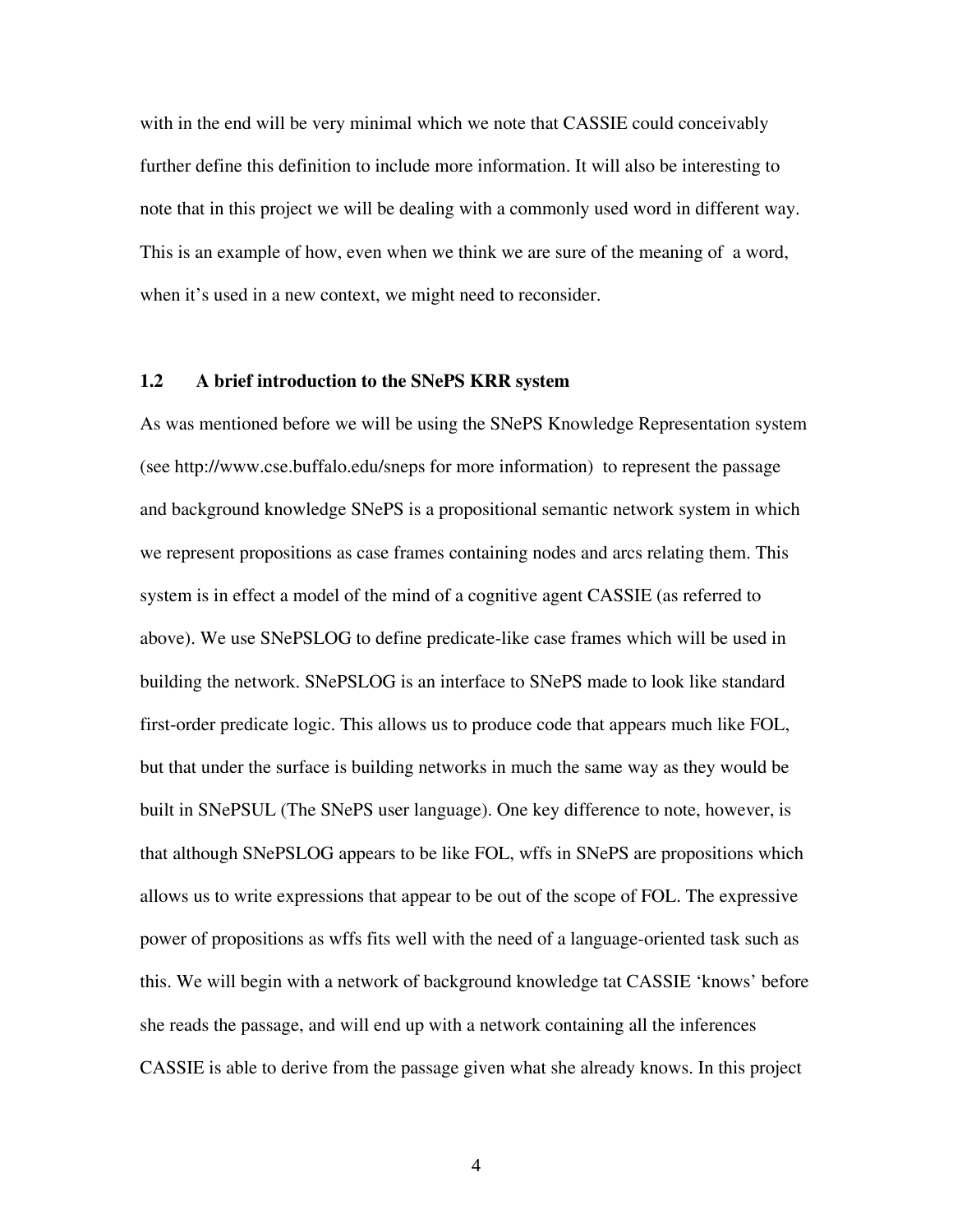we will be interested primarily with the network that is created from CASSIE 'reading' the passage and we will ask questions that coax a reasonable proposition describing what CASSIE knows about the unknown word. This will serve as the definition that would normally have come from a definition algorithm. Therefore, unlike a noun or a verb, we will be interested not so much in the structure and context of the entire network, but in what inferences CASSIE will be able to derive that provide us with a reasonable definition. Such inferences might provide us with a clue of how to search the network for an adverb's definition and thus define a new adverb algorithm.

### **2 The Passage in Question**

The following is the passage we will be using for our project:

"After operating slightly in the red for many months, the struggling young firm [...] landed a large government contract." (Dulin, 1970)

The unknown word in the above passage is the word 'red.' At first we thought it would be our goal to define how the word 'red' is used in the above context since it is clearly not referring to the color. However, simply examining just the meaning of the word 'red' on its own would be to look for a noun definition and that is clearly not how the word is functioning in this sentence. In order to be more true to the way the word is being used we look at the idiomatic adverbial phrase 'in the red' which seems much more appropriate. As discussed above, however, this provides the challenge of not having an adverb definition algorithm to work with.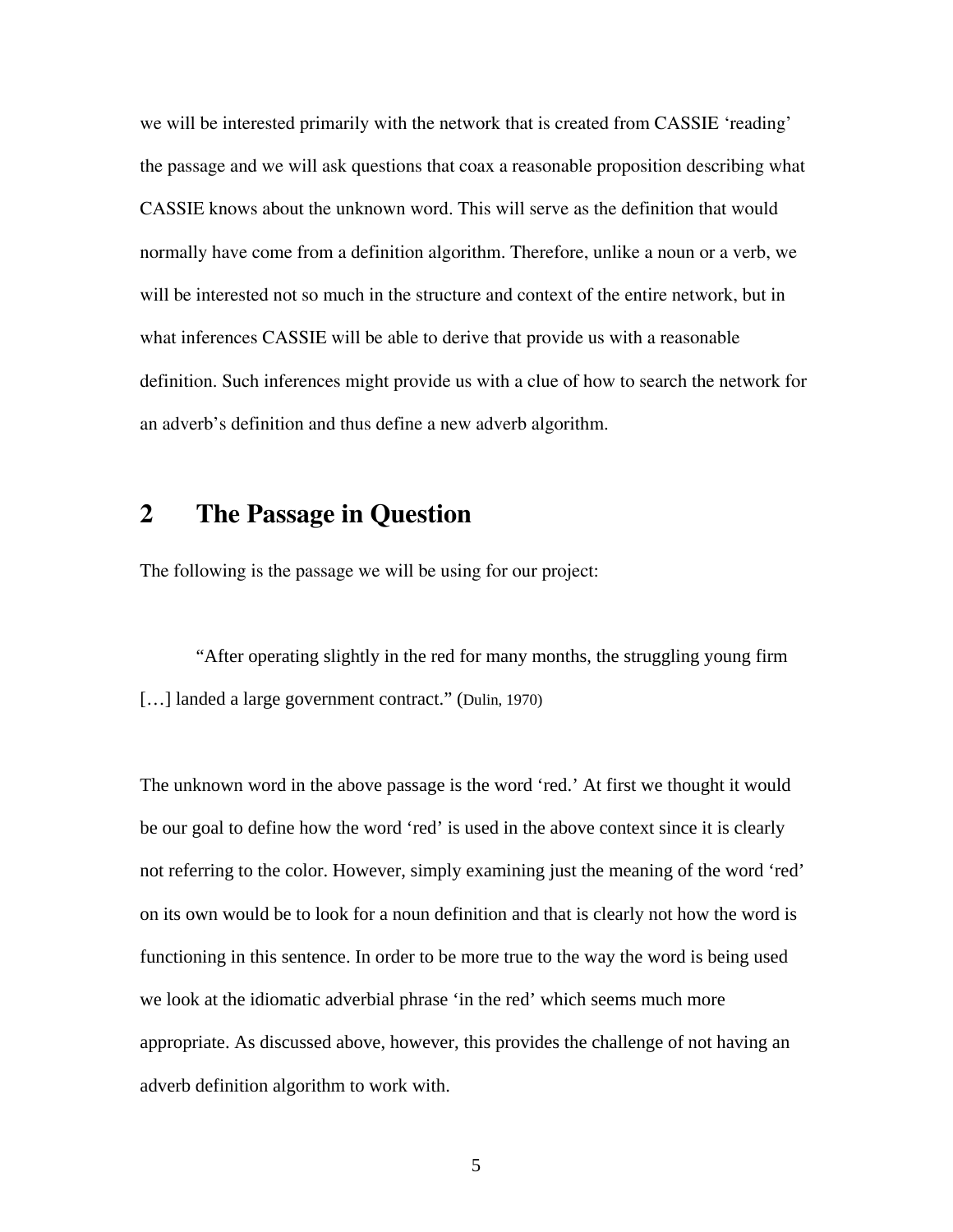The context from which this passage was obtained offers a definition for the phrase as 'at a loss.' Anyone familiar with accounting or bookkeeping should know that this phrase originated due to the fact that traditionally financial loss is indicated in red pen or ink. Therefore, the definition provided seems reasonable. In fact, when trying to provide a definition we will try to get CASSIE to produce some sort of rule relating the unknown phrase to being at a loss.

## **3 Verbal Protocols**

Before representing any of the passage itself or the background knowledge we ran some experiments to get a feel for how real people would perform CVA on this passage. We ran three experiments (one each for three individuals) asking the individuals to produce a definition and speak what they were thinking. These are referred to as "think aloud verbal protocols."

Before showing the passage to any of the test subjects, I decided to modify it to include a made up adverb in place of the phrase 'in the red.' I did this because I assumed that most people would know what the phrase 'in the red' means in this context. The modified passage is as follows:

"After operating slightly *emvasally* for many months, the struggling young firm landed a large government contract."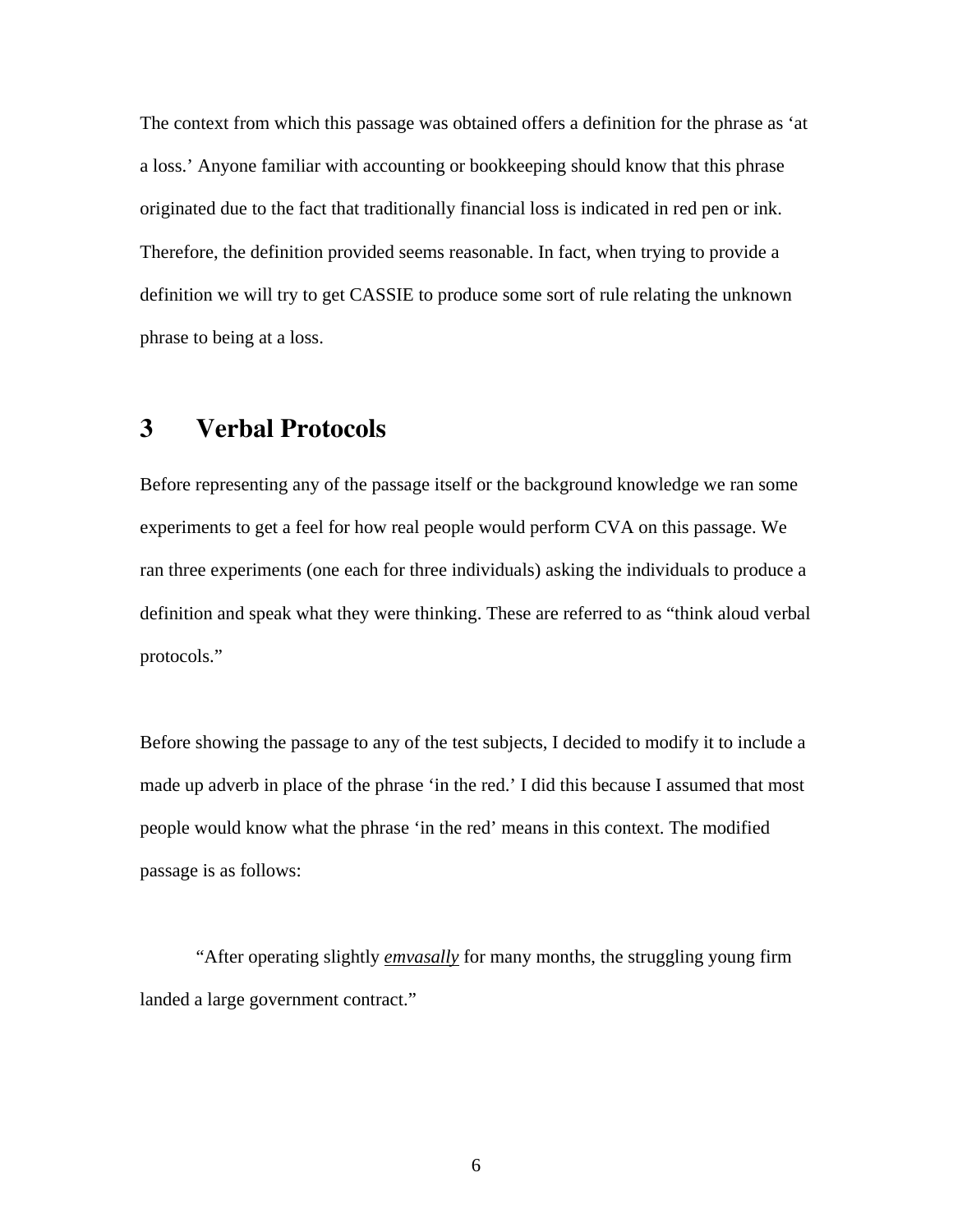The first two individuals provided similar responses:

E1: "…Barely getting by, living on the edge. Perhaps the government contract gets them out."

E2: "I guess I would say operating under its own authority because the firm was already operating before it got this contract so it must have been independent."

Both these responses seem to indicate an underlying theme of time which we believe is important to note. Also, they indicate that somehow after landing the government contract the state of the firm changes in some way thus indicating some sort of before/after contrast. One other thing that came to our attention from subject 1 was that he wasn't sure what 'landing' meant in this context. This was something we had assumed to be known, but clearly could also be the subject of its own CVA project. Therefore, the information that 'landing' and 'receiving' are equivalent here was noted for necessary background knowledge. The third individual gave the following very helpful response:

E3: "I would guess that it means unsuccessfully because it's struggling [before]…Because it's young and struggling and maybe a large government contract would make things easier [after]…means more money, more business, maybe more legitimacy."

This confirms the before/after contract as being necessary and also seems to indicate that a knowledge about the properties of government contracts (money, success, etc…) being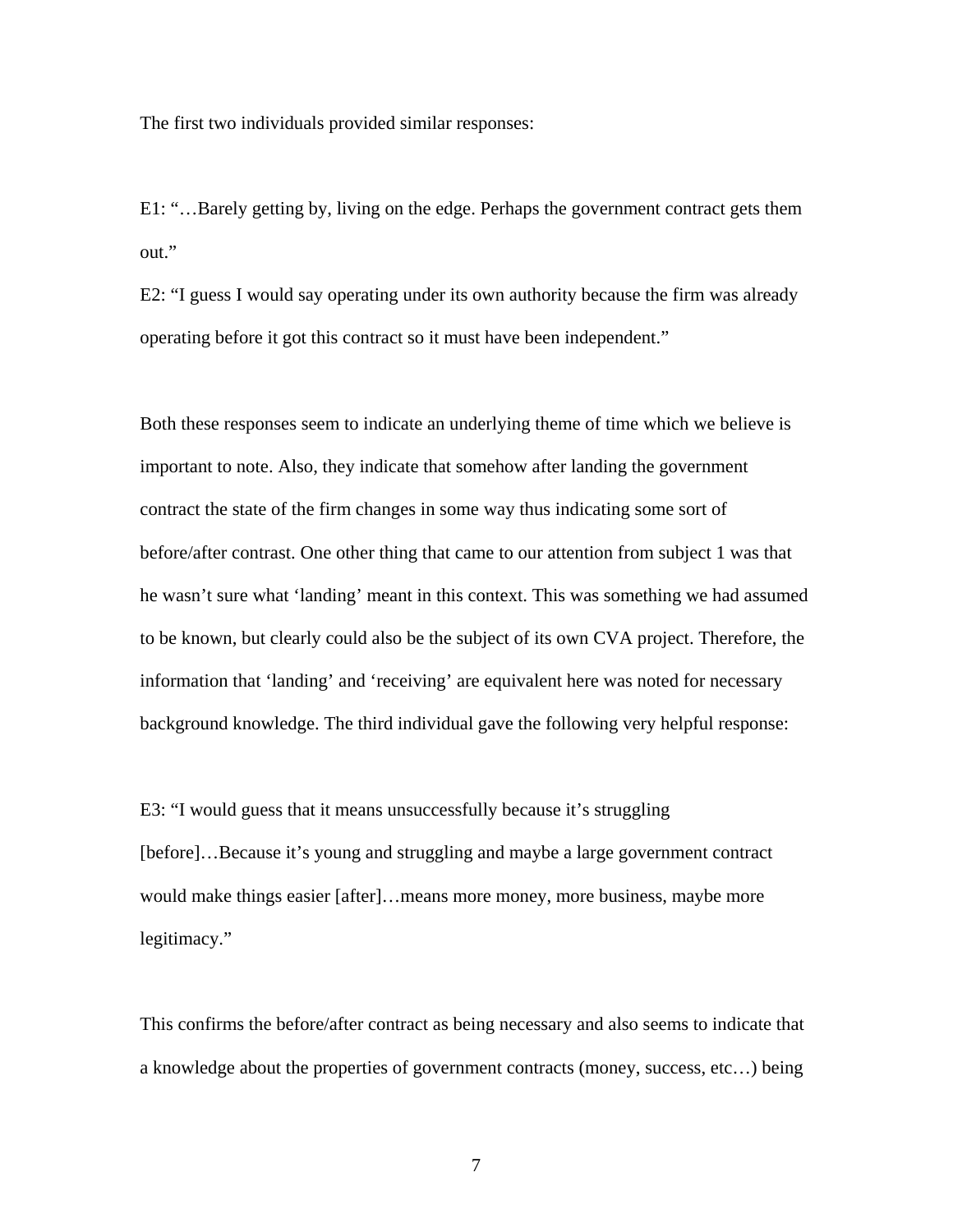part of this contrast. Overall it is clear from the protocols that a good definition for the adverb can be found from the state of the object performing the action which the adverb is modifying. (i.e. is it successful? Does it have money? Etc…)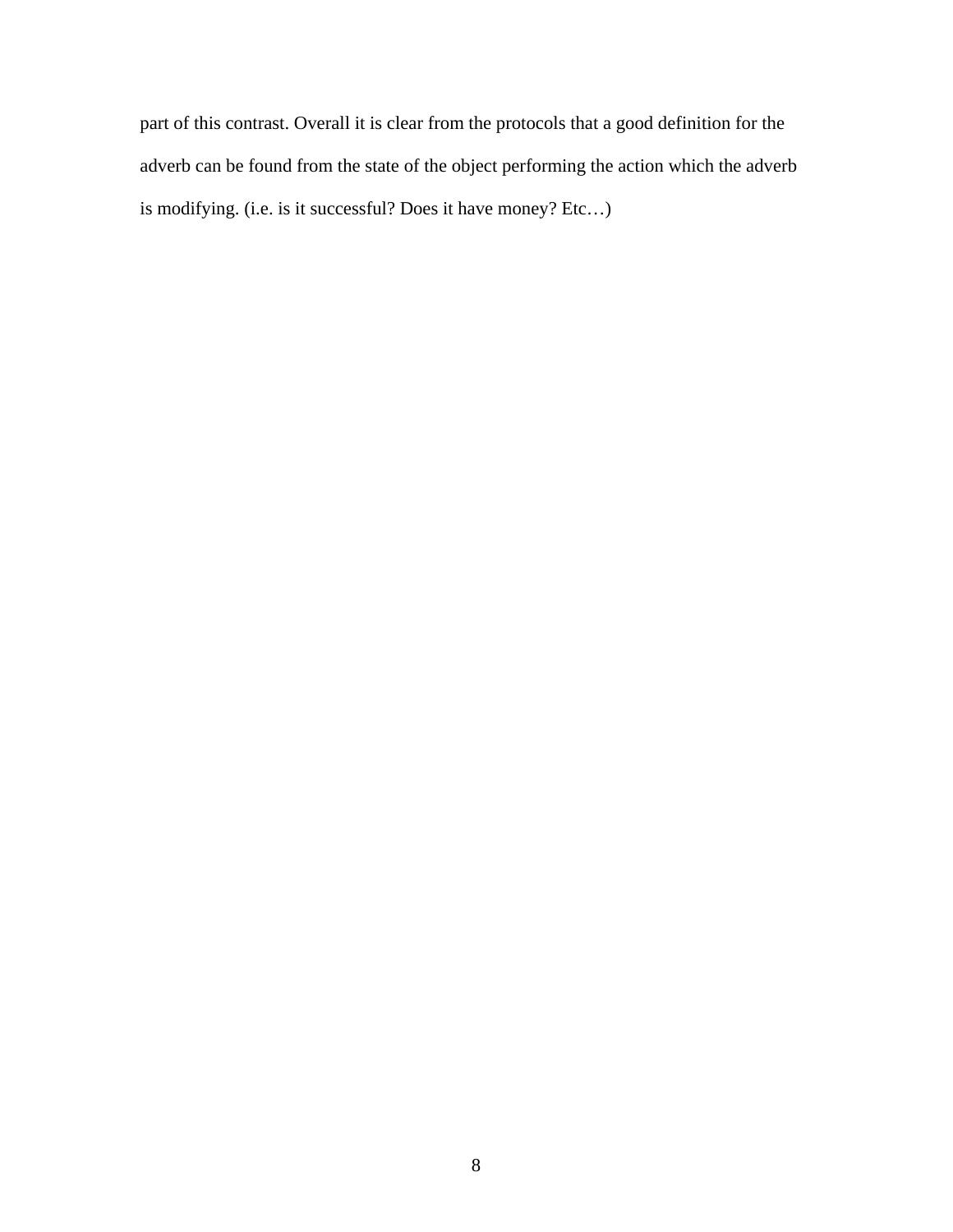## **4 Our SNePS Representation**

#### **4.1 Case Frames**

The following standard case-frames will be used in our representation:

- agent/act/action/object
- lex
- member/class
- object/property
- object/rel/possessor

These can be found on the website

http://www.cse.buffalo.edu/~rapaport/CVA/CaseFrames/case-frames/

And the following non-standard case-frames were created:

- act/way/agent
- word
- amount/unit

The act/way/agent case-frame was created to incorporate the notion of a modifier on a verb (or action). This is what the way arc gets us since it can point to some modifying concept. The word case frame was created to express the notion of a word with unknown meaning. This will be discussed further later on. Finally the amount/unit case frame was created to be able to represent units. (as in 'many months')

Finally, the following case frames were created to introduce a theory of time:

- before/after
- interval/dur
- arg/stime/etime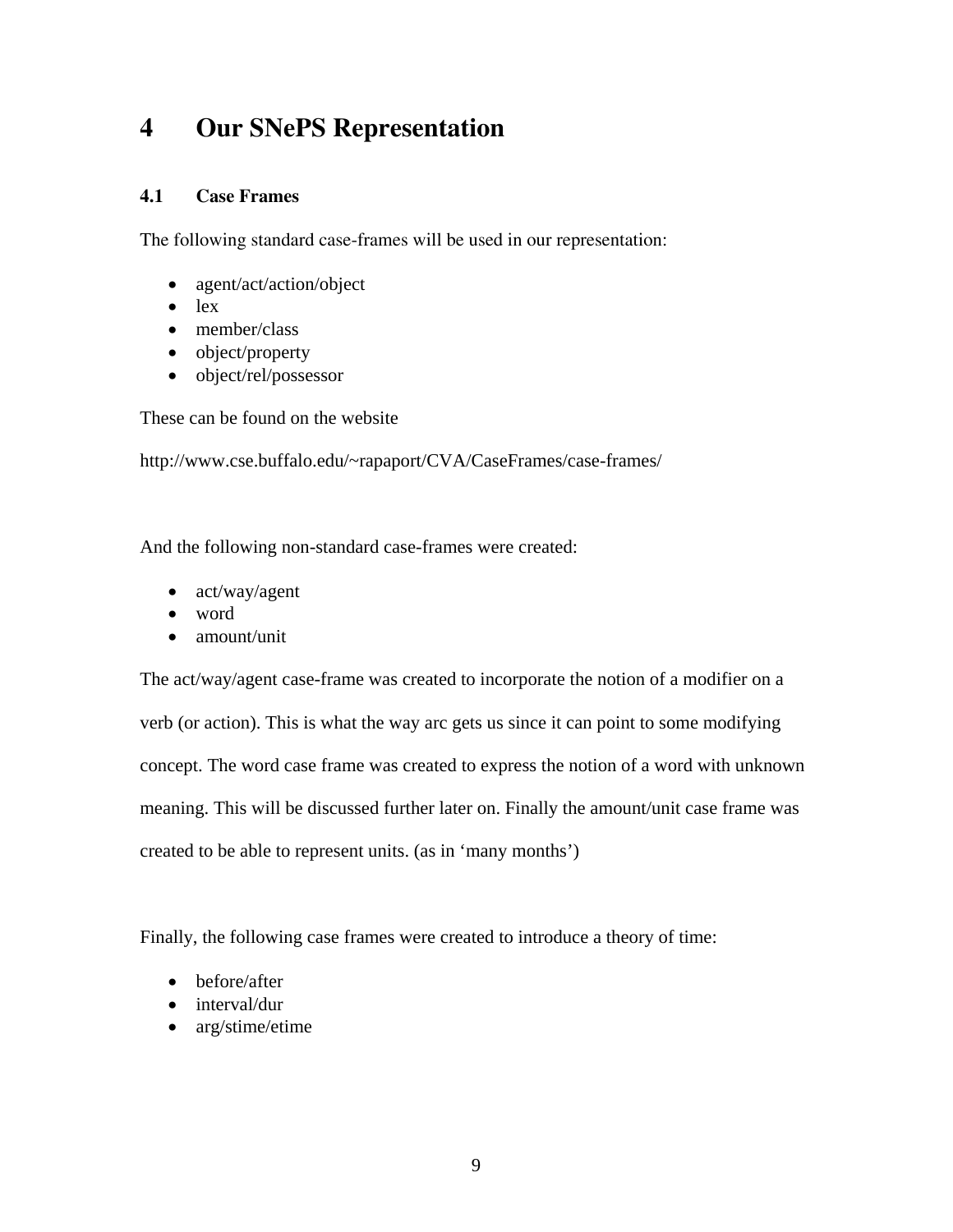These case frames will be crucial because much of the reasoning that CASSIE will be doing relates to time. These case frames were based on the theory of time developed by Michael Almeida. (Almeida, 1995).

Since we are using SNePSLOG, the above case-frames will appear using the following syntax and semantics throughout the representation (given in SNePSLOG definitions):

```
:[[Does(x,y,z)]] = The proposition that agent [[z]] performs the act
; [[y]] in the way given by [[w]]. 
define-frame Does(nil act way agent) 
:[\text{degree-to-which}(x,y)]] = \text{The concept of the degree } [[y]] \text{ to which}; the manner given by [[x]] is specified. 
define-frame degree-to-which(nil manner degree) 
; [[MeaningUnknown(x)]] = The proposition that the word [[x]] has an
; unknown meaning. 
define-frame MeaningUnknown(nil word) 
:[[HasProperty(x,y)]] = The proposition that object [[y]] has the
; property [[x]] at time. 
define-frame HasProperty(nil property object) 
:[\lceil amt-in-units(x,y)\rceil] = \text{The concept of the amount } [[x]] \text{ given in the }; units of [[y]]. 
define-frame amt-in-units(nil amount unit) 
:[\text{concept-called}(x)] = The concept given by [[x]].
define-frame concept-called(nil lex) 
:[[Isa(x,y)]] = The proposition that [[x]] is a member of the class
[[y]].
define-frame Isa(nil member class) 
:[[action-wrt(x,y)]] = The act of performing action [[x]] with respect
; to object [[y]]]. 
define-frame action-wrt(nil action object) 
:[[Before(x,y)]] = The proposition that time [[x]] is before time [[y]]define-frame Before(nil before after) 
:[[TimeInterval(x,y)]] = The proposition that time in the interval; given by [[x]] is [[y]] 
define-frame TimeInterval(nil interval dur)
```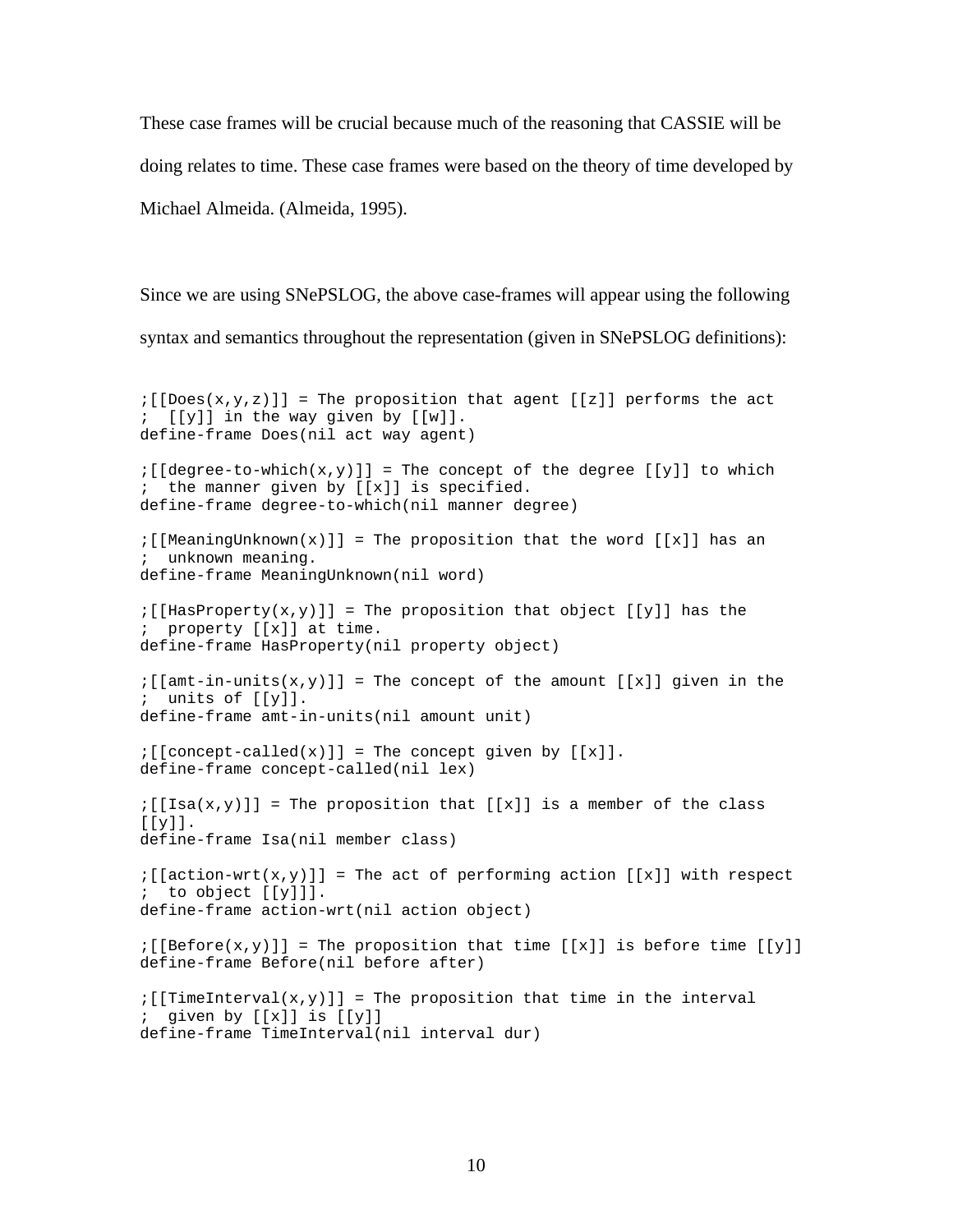```
:[[Eventime(x,y,z)]] = The proposition that some event or state [[x]]; lasts for the time interval from [[y]] to [[z]]. 
define-frame EventTime(nil arg stime etime) 
\{[\text{Has}(x,y,z)]\} = The proposition that [[x]] is a [[y]] of [[z]];
```
#### **4.2 Background Knowledge**

Based on the verbal protocols we want CASSIE to have enough background knowledge to be able to produce a rule saying that emvasally implies a lack of money. In order to do this the following background knowledge will be required:

1. Landing is the same as receiving.

define-frame Has(nil object rel possessor)

- 2. If some agent receives something at a certain time then they have that something for all future intervals of time.
- 3. If some agent has a government contract at some time t then they will have money starting from that time.
- 4. If some agent has money during some interval of time, then they are not struggling during that interval.
- 5. If some agent is currently not struggling and has money, but was struggling at some earlier time period, then they did not have money during the previous time period.

The above six pieces of knowledge are all described in a very high level manner. The precise SNePSLOG representation is given in the transcript in Appendix A. We will now provide some rational for the above background knowledge.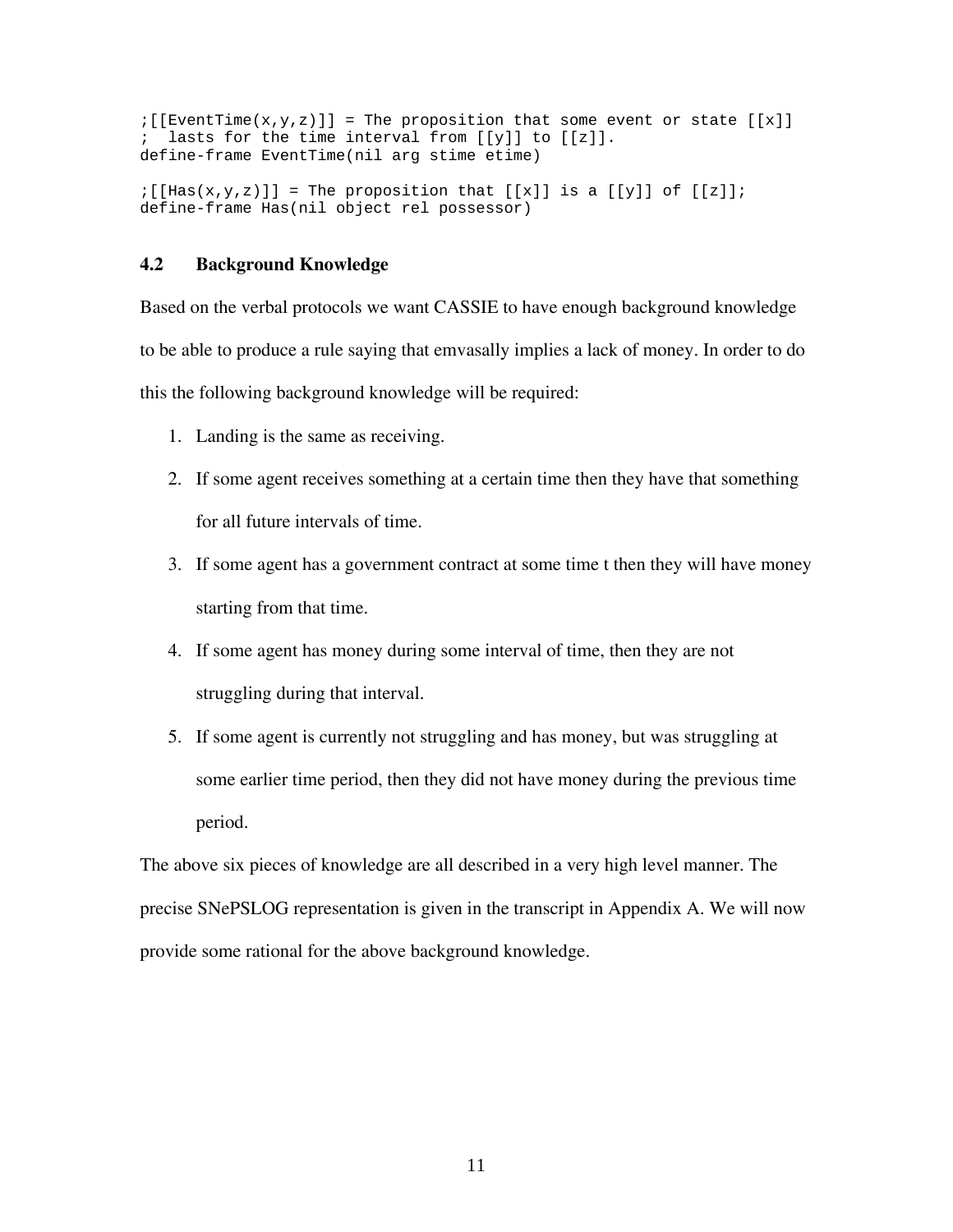Part 1 is used to represent the equivalence of landing and receiving as discussed earlier. This is done in order to avoid any potential ambiguities about the meaning of the word 'landed' in this context.

Part 2 defines what it means to receive and posses something. It is clear that receiving something means you will possess that thing from the time you received it onward. It could be argued that this might not always be the case (because you might then give it to someone else), but for our purposes this rule will suffice since we don't need to worry about what it means to give something.

Part 3 defines what it means financially for someone to have a government contract. It basically says that a government contract means that the individual will be receiving money from that time onward. (Again not strictly true, but for our purposes will suffice) This will help to define the contrast from having money after landing the contract to struggling before the contrast. This is done with the intent of concluding that the firm had no money before the contract was received.

Part 4 further develops this contrast by linking having money for a certain time period to not struggling for that time period. This is reasonable because most readers would conclude that the firm would no longer be struggling after receiving the contract. This rule simply makes this knowledge concrete by showing why the firm would no longer be struggling (because it now has money).

Finally, Part 5 makes this last connection by providing a rule for contrast. The verbal protocols provided good rational for this rule by showing an implicit knowledge of some before/after contrast linking the struggling with lack/possession of money. It's important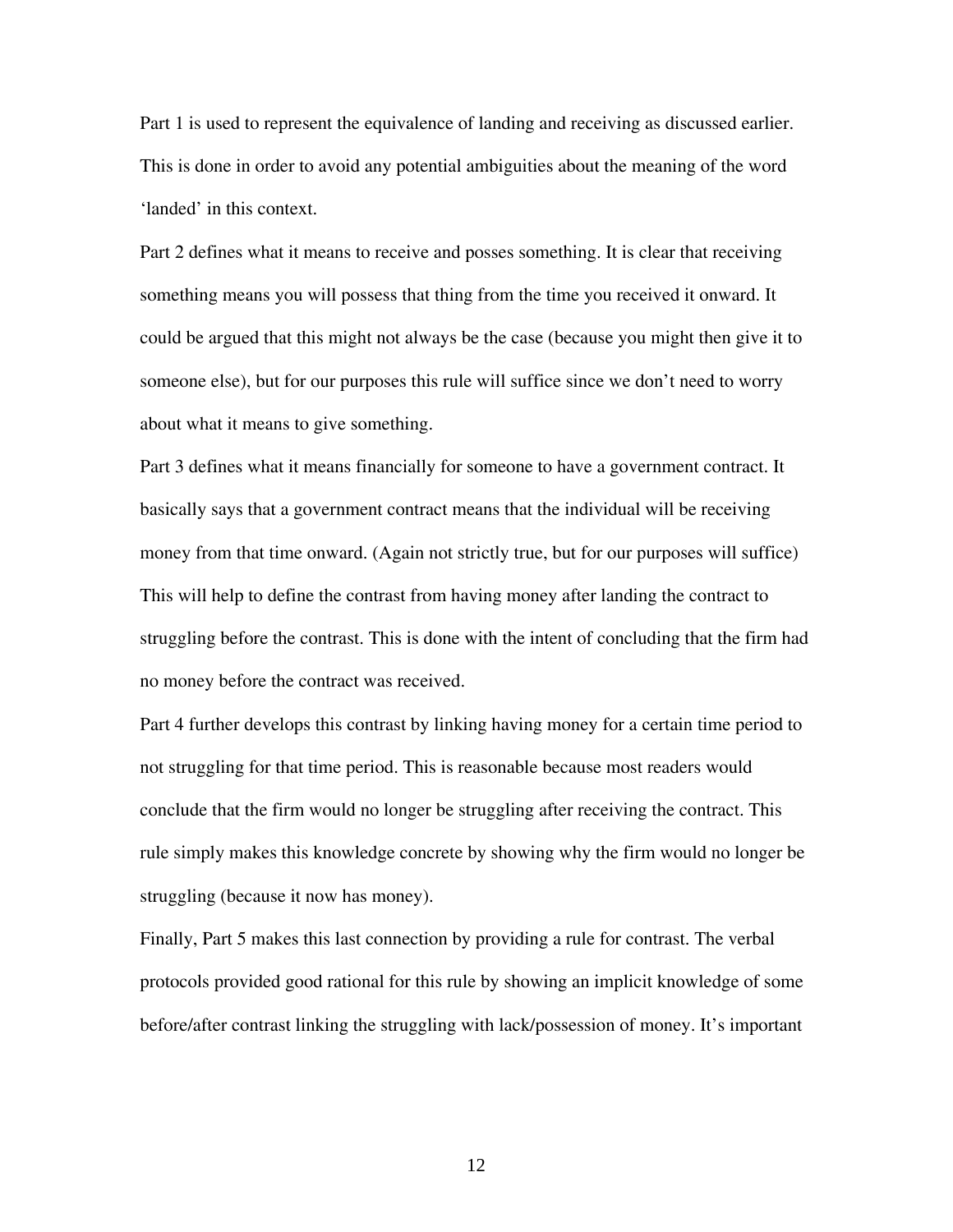to note that all background knowledge about time in the before/after sense is all implicit (unconscious) path knowledge.

Now that we have provided CASSIE with enough background knowledge to conclude that the firm did not have money during this 'before' time, we need a meaning postulate (a rule from which we can conclude a reasonable meaning) that will make the connection from the word 'emvasally' to a lack of money. This rule will be stated as follows:

*Meaning Postulate: If some agent has a certain property (either of the item itself or possessive) during a time interval and they perform an action in a certain manner which*  has an as of yet unknown meaning, then we can conclude that performing the action in *the given way implies the property of the agent.* 

Representing this rule is where we make use of the MeaningUnknown() SNePSLOG case-frame. The use of this 'unknown' type of predicate is similar in a sense to McCarthy's theory of Circumscription. (McCarthy, 1980) We will use this rule to query CASSIE after she reads the passage to see if she can indeed conclude such a definition. The validity of this meaning postulate is based on the fundamental assumption taking in the project that the meaning of an adverb can be deduced from the states of the agent performing the modified verb.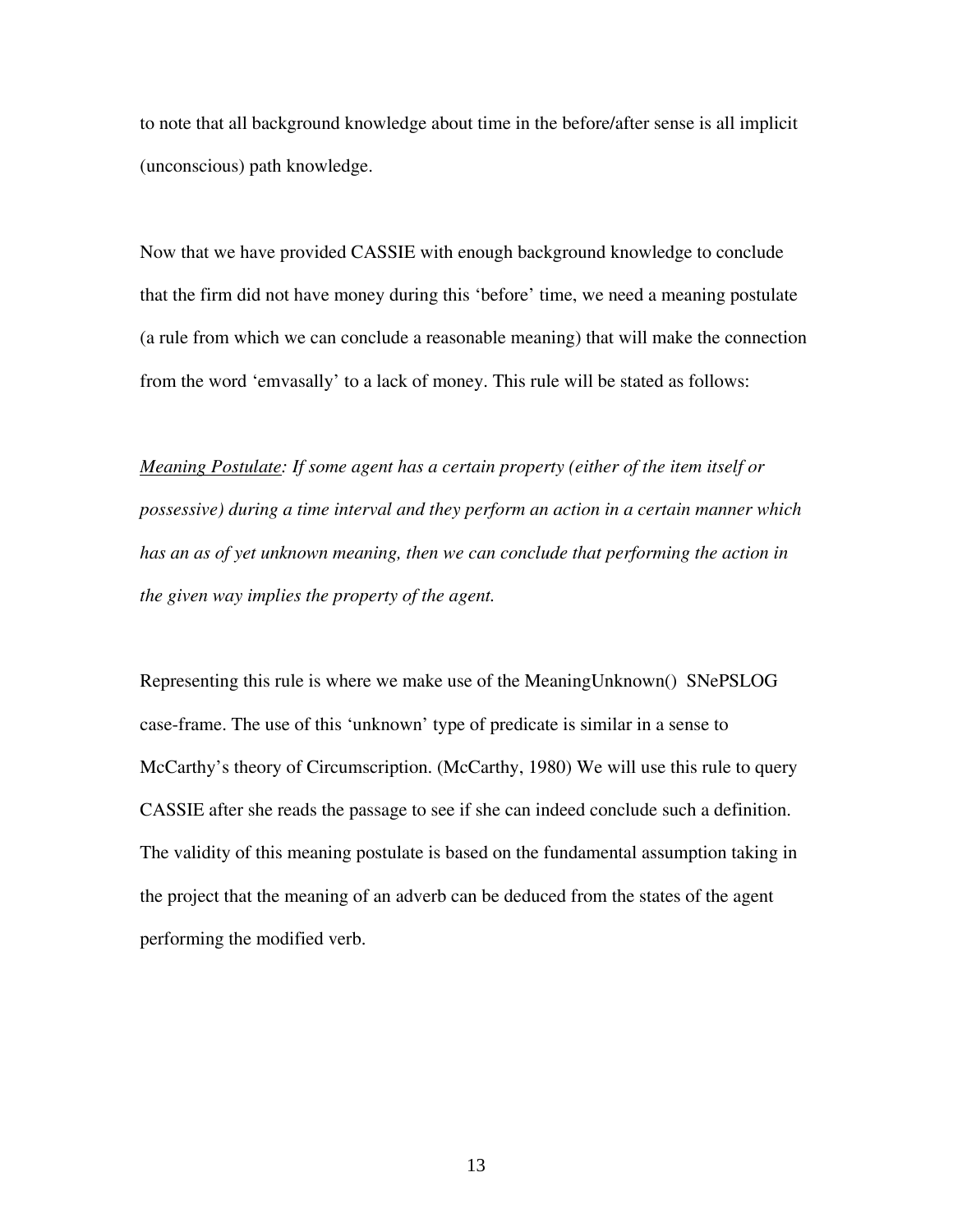#### **4.3 Representation of the passage**

We now turn our attention to representing the passage itself. We begin by noting the clear

before/after structure of the sentence and break down the passage into two distinct

segments as follows:

- 1) The Struggling you firm operated slightly emvasally for many months.
- 2) The struggling young firm landed a large government contract.

The task now becomes to represent parts 1 and 2 and connect them with a notion of time

(more specifically a before/after relation).

The following are the specific definitions in SNePSLOG for part 1:

Isa(firm1, concept-called(Firm))! HasProperty(concept-called(young), firm1)! EventTime(HasProperty(concept-called(struggling), firm1), time1, time2)!

And the specifics of part 2 are as follows:

Isa(contract1, concept-called(governmentContract))! HasProperty(concept-called(large), contract1)!

Now to combine parts 1 and 2 we need to introduce a theory of time:

Before(time1,time2)! Before(time2,now)! TimeInterval(Before(time1,time2),amt-in-units(concept-called(many), conceptcalled(months)))!

EventTime(Does(concept-called(operate), degree-to-which(concept-called(emvasally), concept-called(slightly)),firm1), time1, time2)! EventTime(Does(action-wrt(concept-called(land),contract1),conceptcalled(normal),firm1), time2, time2)!

Note that all the information in the passage, and only the information in the passage in represented here. Everything is asserted with the ! symbol to indicate to CASSIE to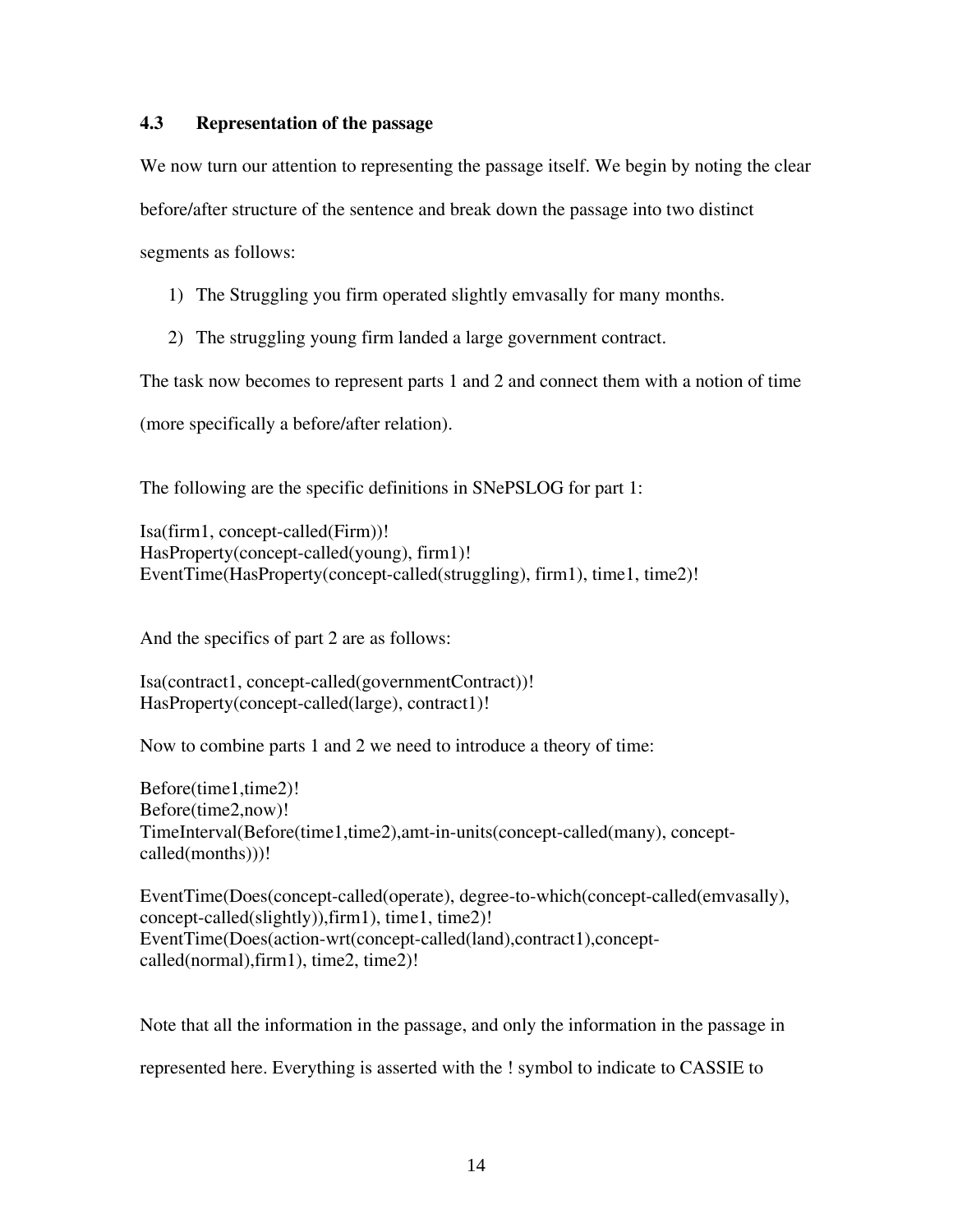perform forward inference on everything she 'reads.' That is, we want her to conclude everything she can given her background knowledge about what she just read so that we can ask her what she now knows about the meaning of 'emvasally.'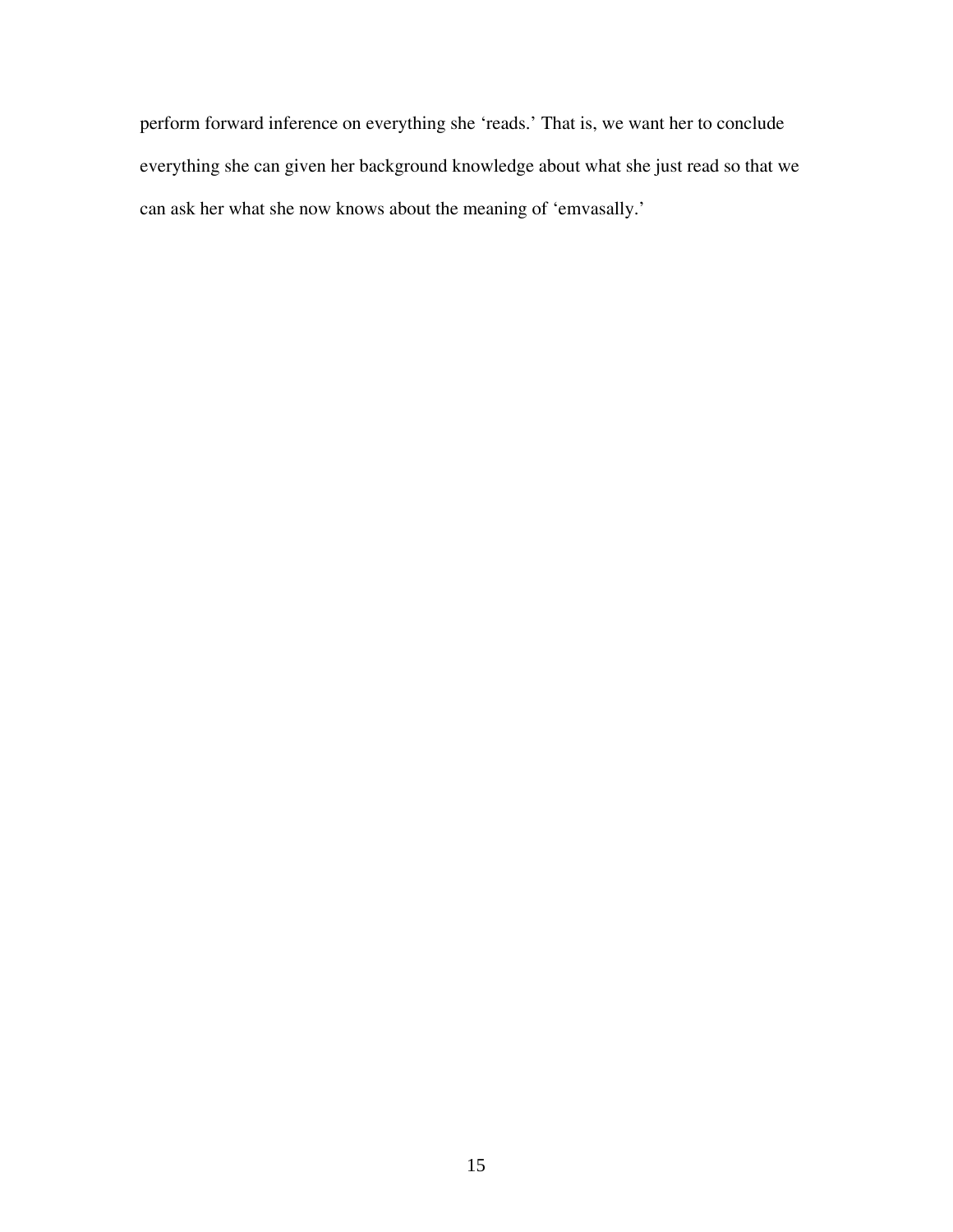## **5 Results**

After representing the background knowledge and have CASSIE 'read' the passage we then ask a series of questions to see if CASSIE now has any possible definition of what emvasally may mean. These are done in the form of the following questions:

; Ask Cassie what she now knows: ; We will do this first by asking whether the firm had money before landing the contract ; (ie while operating emvasally) EventTime(~Has(some, concept-called(money),firm1),time1,time2)?

wff43!: EventTime(~Has(some,concept-called(money),firm1),time1,time2)

CPU time : 0.00

:

; Now we will ask the following question to determine if Cassie has deduced ; a reasonable conclusion about the meaning of emvasally:

; Does operating "emvasally" at a certain time imply a lack of money during that time? (EventTime(Does(concept-called(operate),degree-to-which(concept $called (emvasally), concept-called (slightly)), firm1), time1, time2)$  => EventTime(~Has(some,concept-called(money),firm1),time1,time2))?

 wff58!: EventTime(Does(concept-called(operate),degree-to-which(concept $called (emvasally), concept-called (slightly)), firm1), time1, time2)$  => EventTime(~Has(some,concept-called(money),firm1),time1,time2)

CPU time : 0.00

:

By SNePS responding the way it does, we know that CASSIE dos indeed believe that the firm had no money during the 'before' time and that operating 'emvasally' implies this. We can thus reasonably conclude that CASSIE was able to determine a possible meaning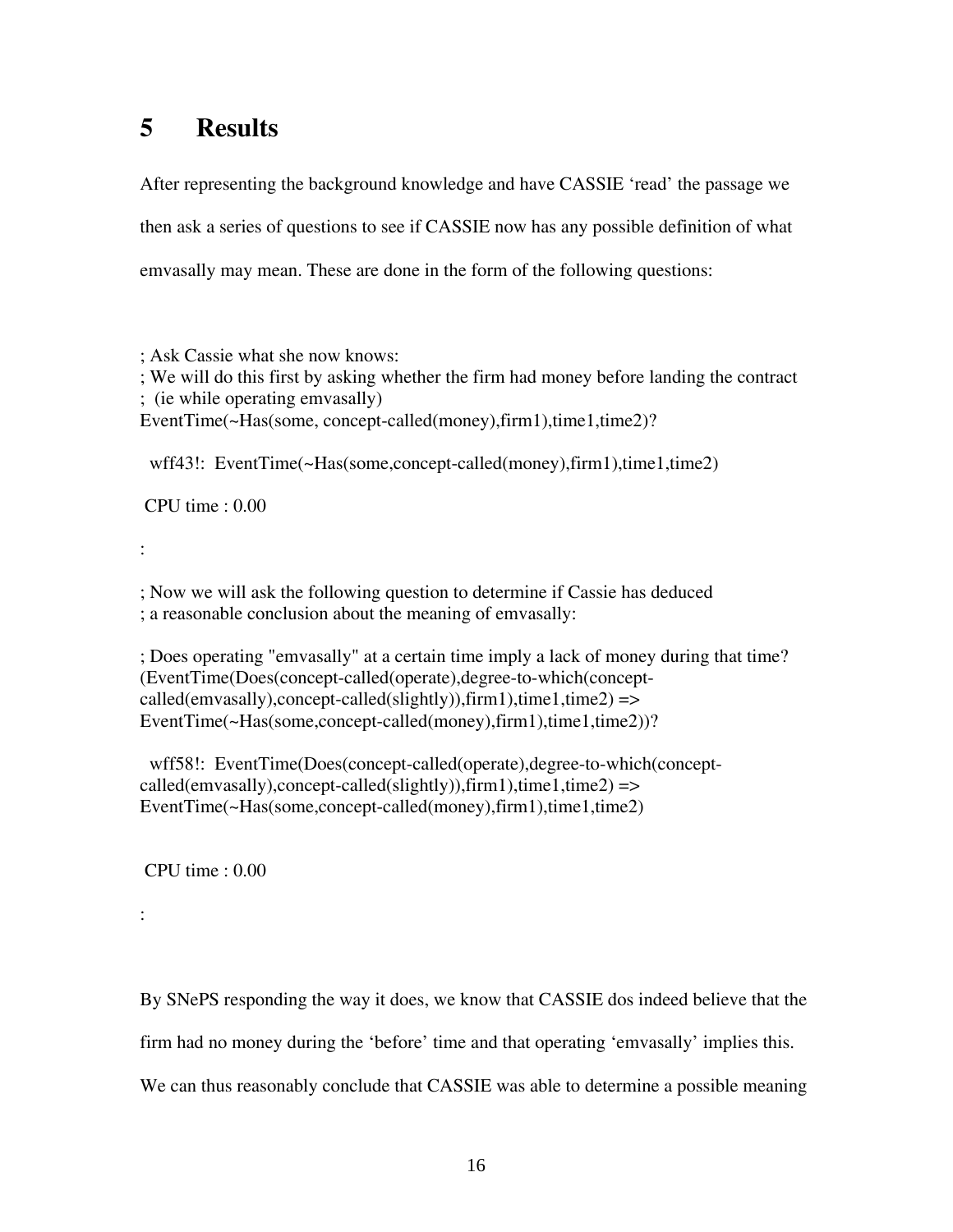for the unknown word based on its context and appropriate background knowledge. This lends some promise to the fundamental assumption that the meaning of an adverb is associated with the properties of the acting agent.

### **6 Future Work**

It is clear that computing the meaning of an adverb is much more difficult than nouns or verbs due to the variety of ways they are used as modifiers. It is promising, however, to see that in certain contexts the meaning appears to be related to the context in somewhat simple ways. In our passage the meaning was determined by investigating the contrasting properties of the agent performing the action the adverb was modifying. This produced a meaning postulate from which CASSIE concluded a reasonable definition for emvasally.

The ultimate goal of a project like this one is to provide further insight into CVA for adverbs in the hope that, given enough examples like this one, an algorithm will emerge by which definitions can be computed in a similar fashion to nouns and verbs. Although future work into this particular passage is limited, we believe it would be a god pursuit to try to generalize the meaning postulate to include all properties of the acting agent rather than the possessive (which we used). Any other future work into this area should be done in examining other possible ways to produce a meaning from context, and this is best accomplished by exploring other more complex adverbial passages in detail.

It is our hope that the reader take away from this project at least the start of a set of rules by which the meaning of adverbs can be computed based on context.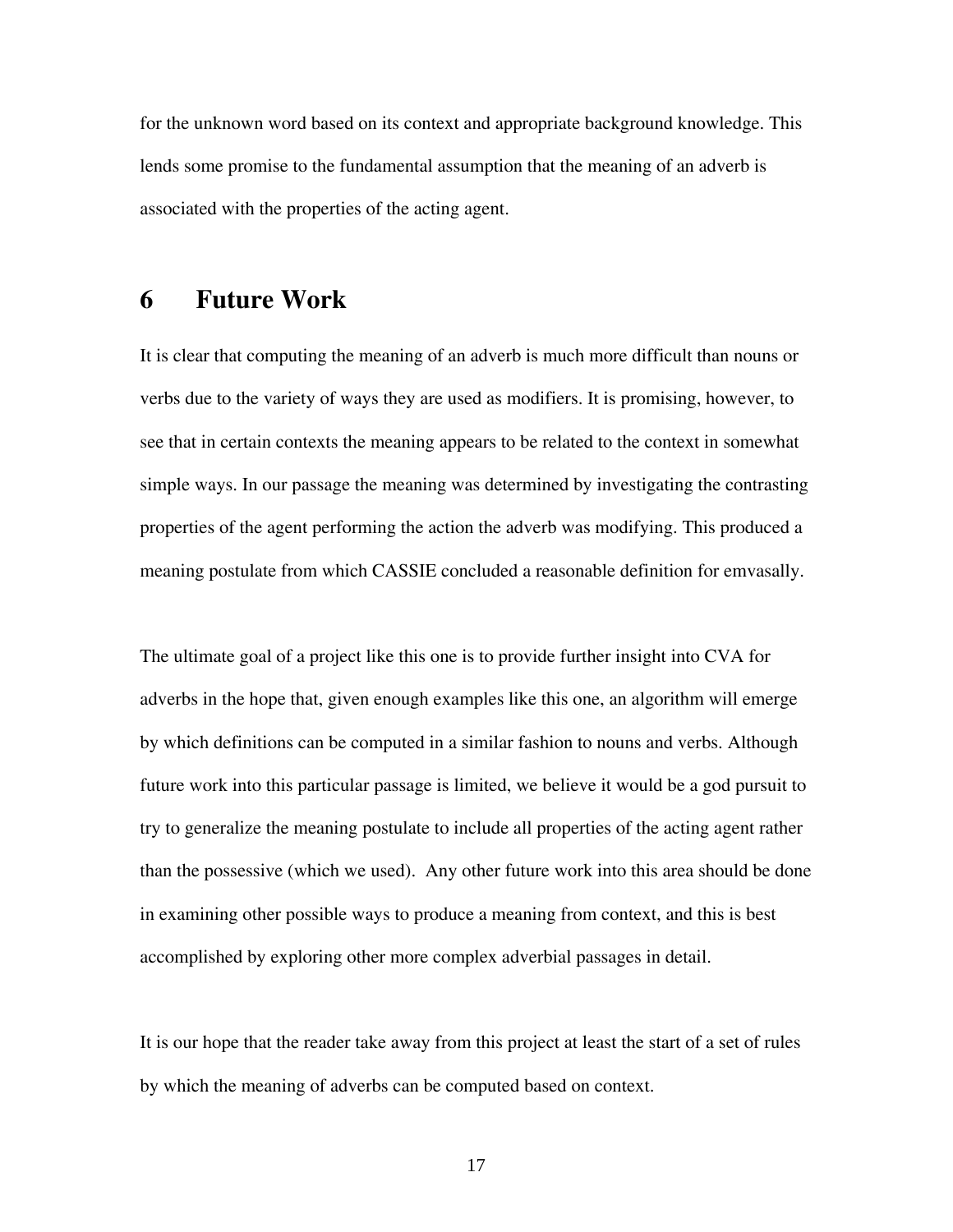## **Appendix A: Annotated SNePS demonstration**

Script started on Tue Dec 12 18:25:19 2006 pollux  $\left\{\sim/\text{CSE}_663\right\} > \text{acl}$ 

International Allegro CL Enterprise Edition

8.0 [Solaris] (Jun 30, 2006 12:35)

Copyright (C) 1985-2005, Franz Inc., Oakland, CA, USA. All Rights Reserved.

This development copy of Allegro CL is licensed to:

[4549] University at Buffalo

;; Optimization settings: safety 1, space 1, speed 1, debug 2.

;; For a complete description of all compiler switches given the

;; current optimization settings evaluate (explain-compiler-settings).

;;---

;; Current reader case mode: :case-sensitive-lower

cl-user(1): :ld /projects/shapiro/Sneps/sneps262

; Loading /projects/shapiro/Sneps/sneps262.cl

; Loading /projects/shapiro/Sneps/Sneps262/load-sneps.lisp

; Loading

; /projects/snwiz/Install/Sneps-2.6.1/load-logical-pathnames.lisp

Loading system SNePS...10% 20% 30% 40% 50% 60% 70% 80% 90% 100%

SNePS-2.6 [PL:1a 2006/12/04 04:07:47] loaded.

Type `(sneps)' or `(snepslog)' to get started.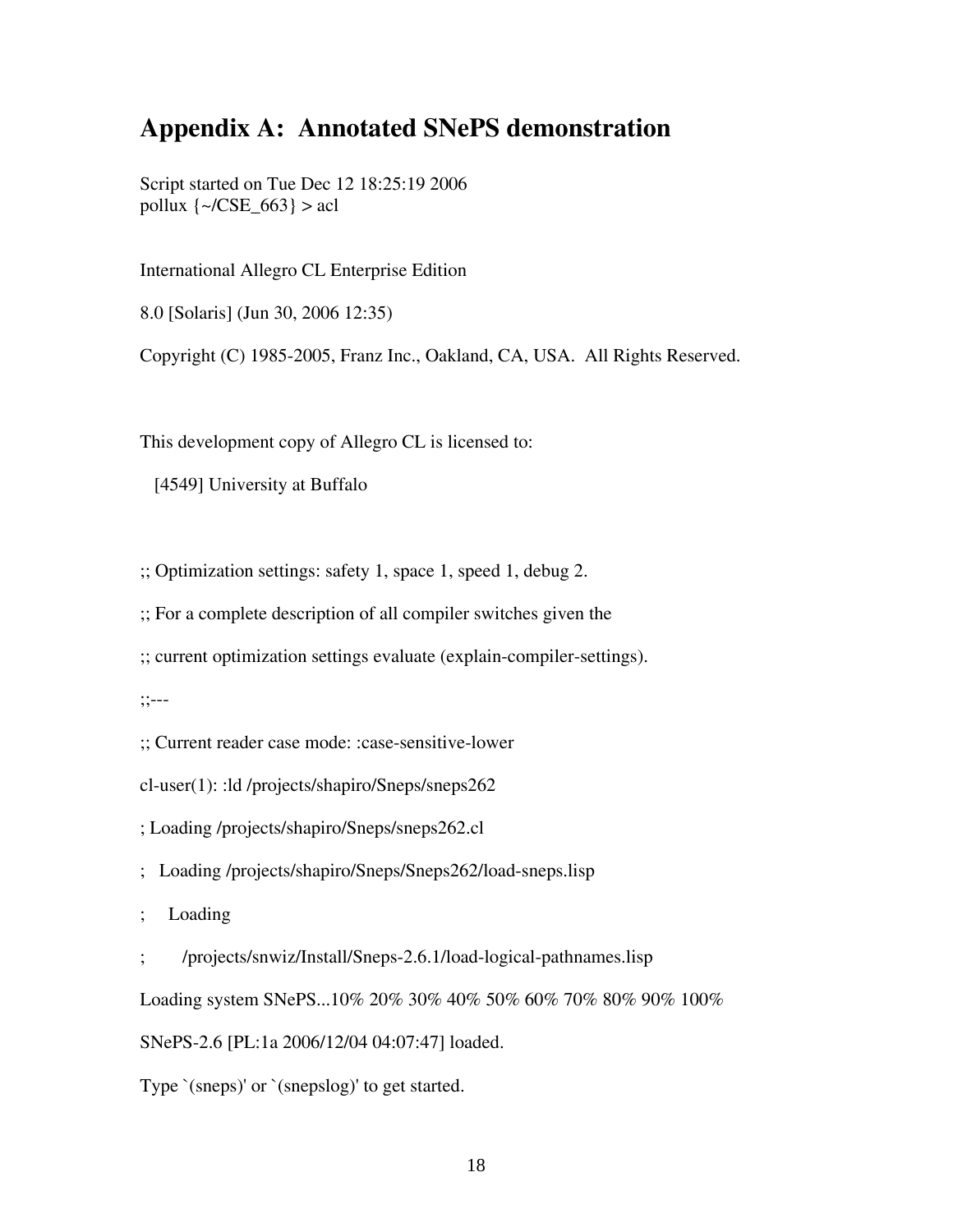cl-user(2): (snepslog)

Welcome to SNePSLOG (A logic interface to SNePS)

Copyright (C) 1984--2004 by Research Foundation of

State University of New York. SNePS comes with ABSOLUTELY NO WARRANTY!

Type `copyright' for detailed copyright information.

Type `demo' for a list of example applications.

: demo emvasally.demo

File /home/csdue/tjburns/CSE\_663/emvasally.demo is now the source of input.

CPU time : 0.06

: ;

=============================================================== ========

; FILENAME: emvasally.demo

; DATE: Nov 13, 2006

; PROGRAMMER: TJ Burns

;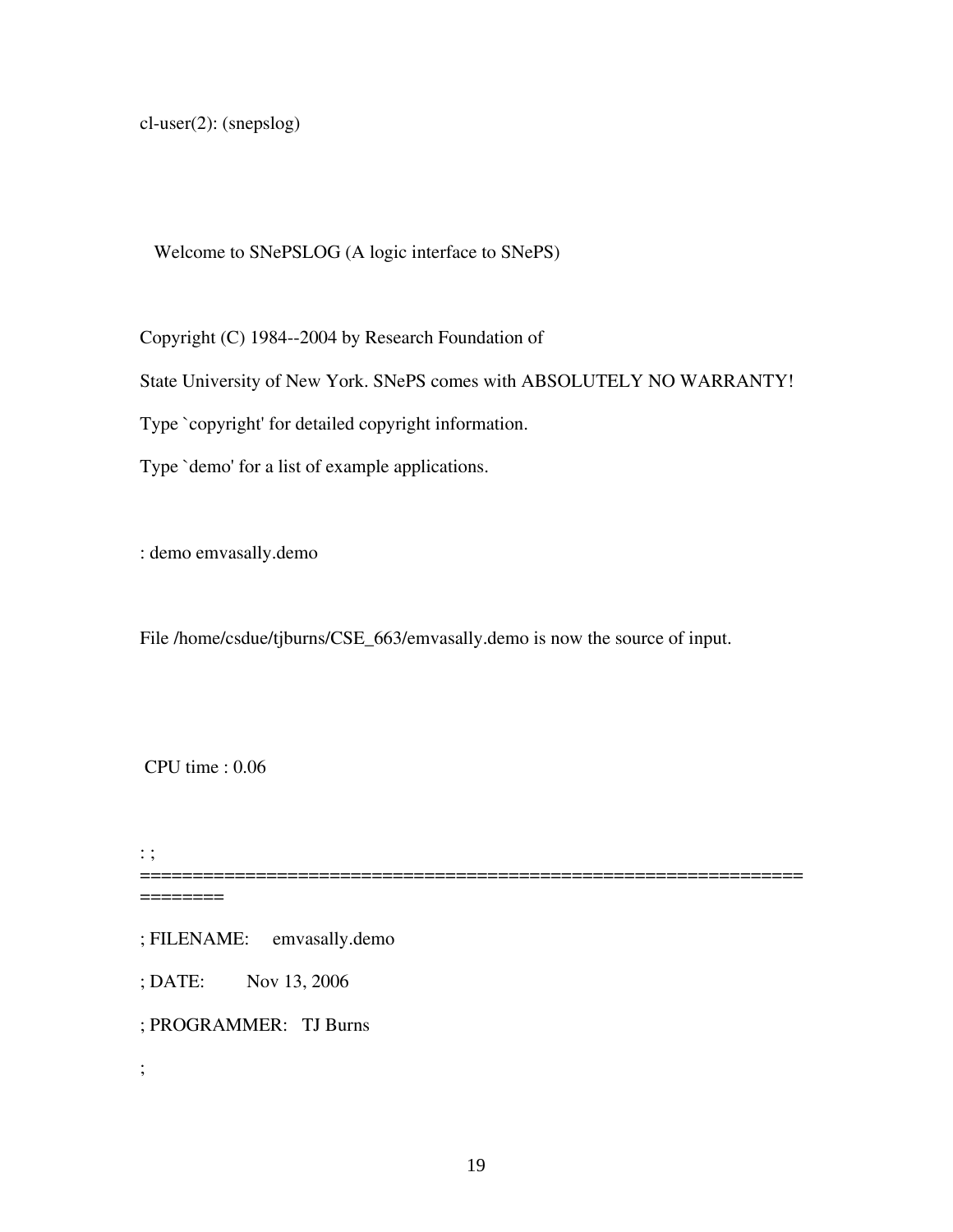;

; Lines beginning with a semi-colon are comments.

; Lines beginning with "^" are Lisp commands.

; Lines beginning with "%" are SNePSUL commands.

; All other lines are SNePSLOG commands.

;

; To use this file: run SNePSLOG; at the SNePSLOG prompt (:), type:

;

; demo "emvasally.demo" av

;

; Make sure all necessary files are in the current working directory

; or else use full path names.

; ===============================================================

========

; Set SNePSLOG mode = 3

set-mode-3

Net reset

In SNePSLOG Mode 3.

Use define-frame <pred> <list-of-arc-labels>.

achieve(x1) will be represented by  $\{\text{}$ ,  $\text{}$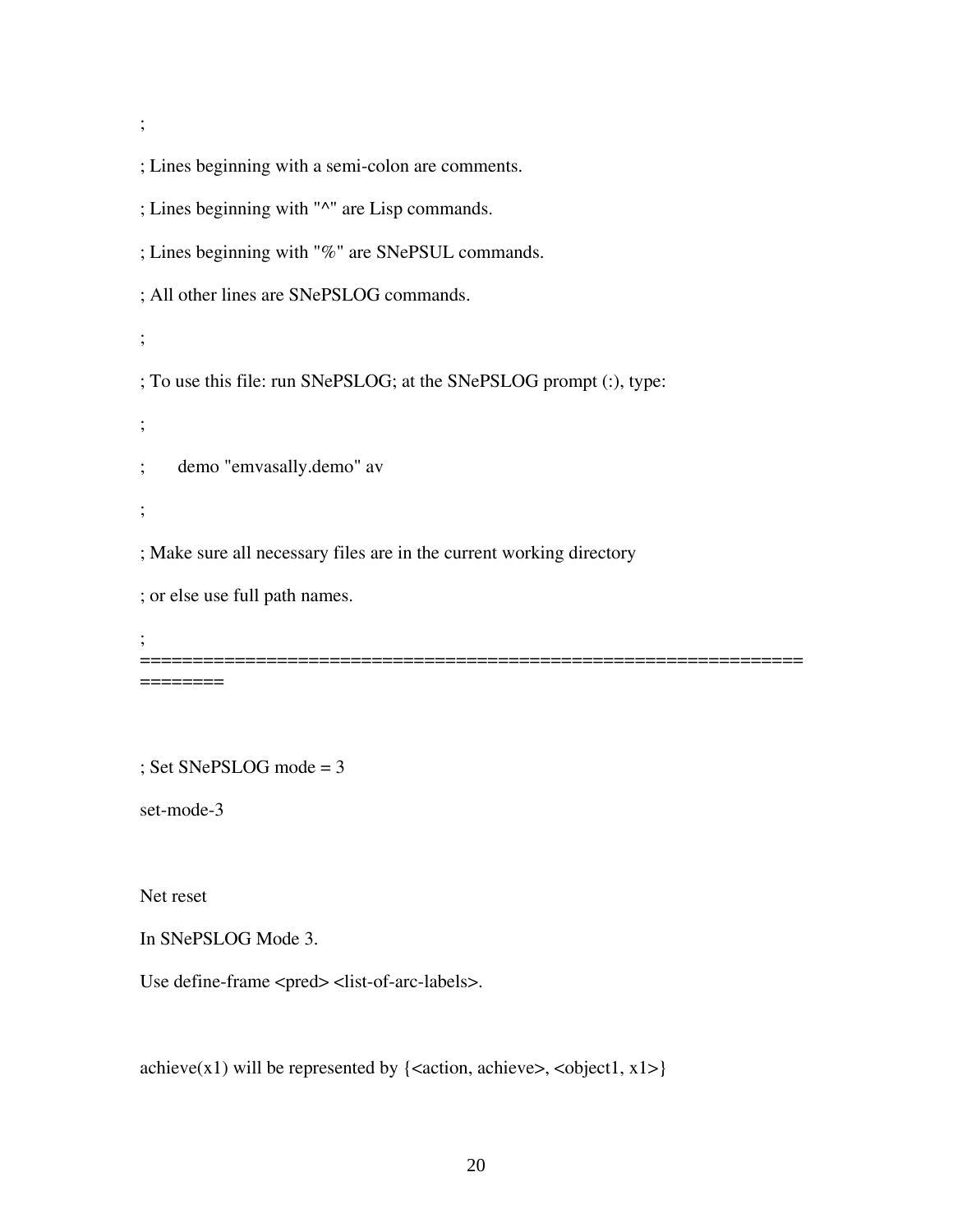ActPlan(x1, x2) will be represented by  $\{\text{, \text{}\}\$ 

believe(x1) will be represented by  $\{\text{}$ ,  $\text{}$ 

disbelieve(x1) will be represented by  $\{\text{}$ ,  $\text{}$ 

adopt(x1) will be represented by  $\{\text{}, \text{}\}\$ 

unadopt(x1) will be represented by {<action, unadopt>, <object1, x1>}

do-all(x1) will be represented by  $\{\text{}, \text{}\}\$ 

 $do-one(x1)$  will be represented by {<action, do-one>, <object1,  $x1$ >}

Effect(x1, x2) will be represented by  $\{\text{zact}, \text{x1}\text{>}$ ,  $\text{ceffect}, \text{x2}\text{>}$ 

else(x1) will be represented by  $\{\text{ } \leq \text{ } x1 \}$ 

GoalPlan(x1, x2) will be represented by  $\{\text{ceool}, x1>, \text{ceplan}, x2\}$ 

if(x1, x2) will be represented by  $\{\text{condition}, x1>, \text{ then}, x2>\}$ 

if  $d_0(x1, x2)$  will be represented by  $\{\langle \text{if, } x1 \rangle, \langle \text{d}_0, x2 \rangle\}$ 

Precondition(x1, x2) will be represented by  $\{\text{, *precondition, x2>*}\}\$ 

 $snif(x1)$  will be represented by {<action, snif>, <object1, x1>}

sniterate(x1) will be represented by  $\{\text{ iterate>,  $\text{}$$ 

snsequence(x1, x2) will be represented by  $\{\langle\text{action}, \text{single}, \langle\text{object1}, \text{x1}\rangle\}$ ,  $\langle \text{object2}, \text{x2} \rangle$ 

whendo(x1, x2) will be represented by  $\{\langle \text{when, x1}\rangle, \langle \text{do, x2}\rangle\}$ 

wheneverdo(x1, x2) will be represented by  $\{\langle\$ whenever, x1 $\rangle$ ,  $\langle d_0, x2 \rangle\}$ 

withall(x1, x2, x3, x4) will be represented by  $\{\langle\text{action}, \text{with} \text{all}\rangle, \langle\text{vars}, \text{x1}\rangle, \langle\text{such} \text{that}, \text{true}\rangle\}$  $x2$ , <do,  $x3$ , <else,  $x4$ }

withsome(x1, x2, x3, x4) will be represented by {<action, withsome>, <vars,  $x1$ >,  $\langle$ suchthat, x2>,  $\langle$ do, x3>,  $\langle$ else, x4>}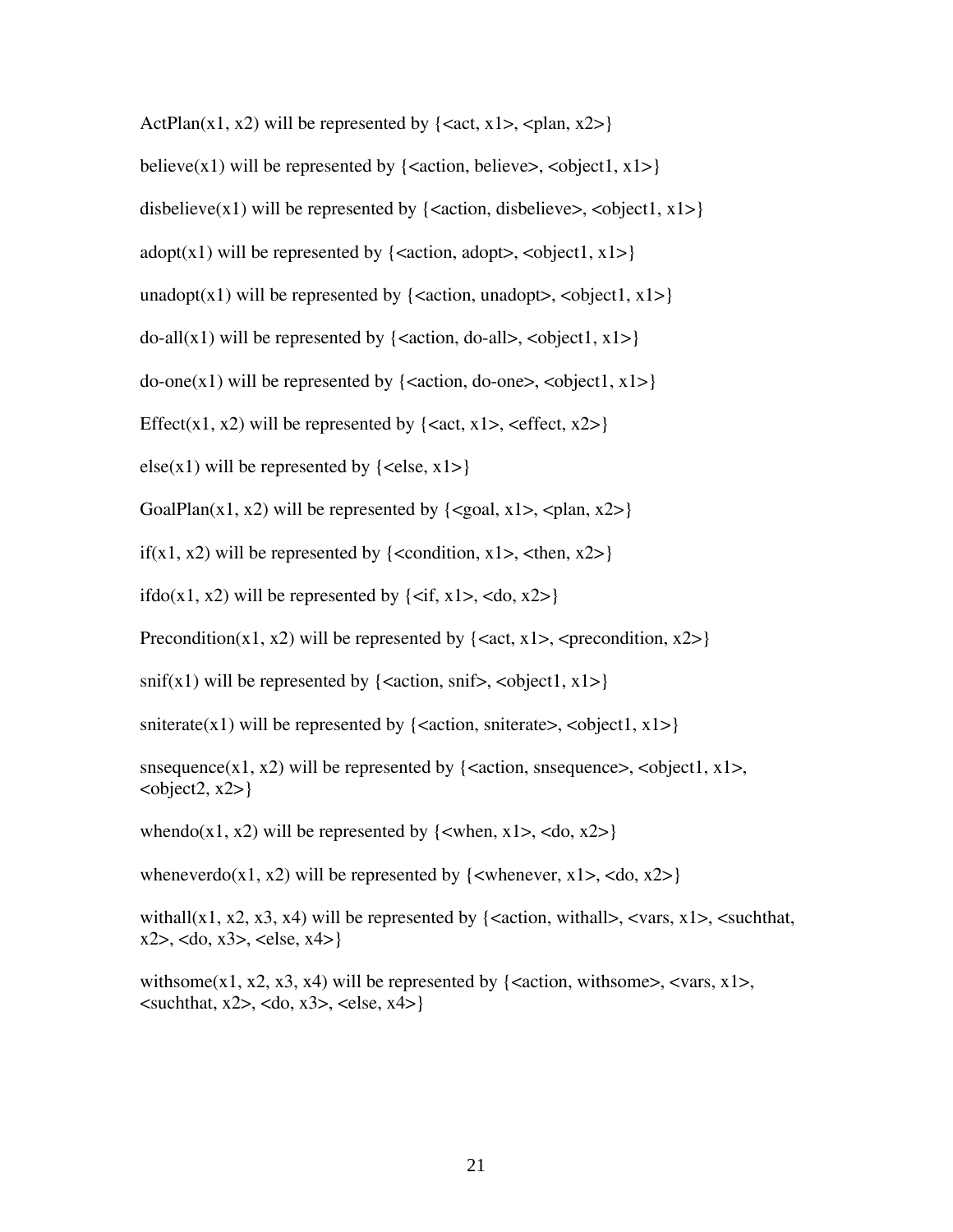CPU time : 0.00

:

; Turn off inference tracing; this is optional.

; If tracing is desired, enter "trace" instead of "untrace":

untrace inference

Untracing inference.

CPU time : 0.00

:

; Clear the SNePS network:

clearkb

Knowledge Base Cleared

CPU time : 0.00

:

; OPTIONAL: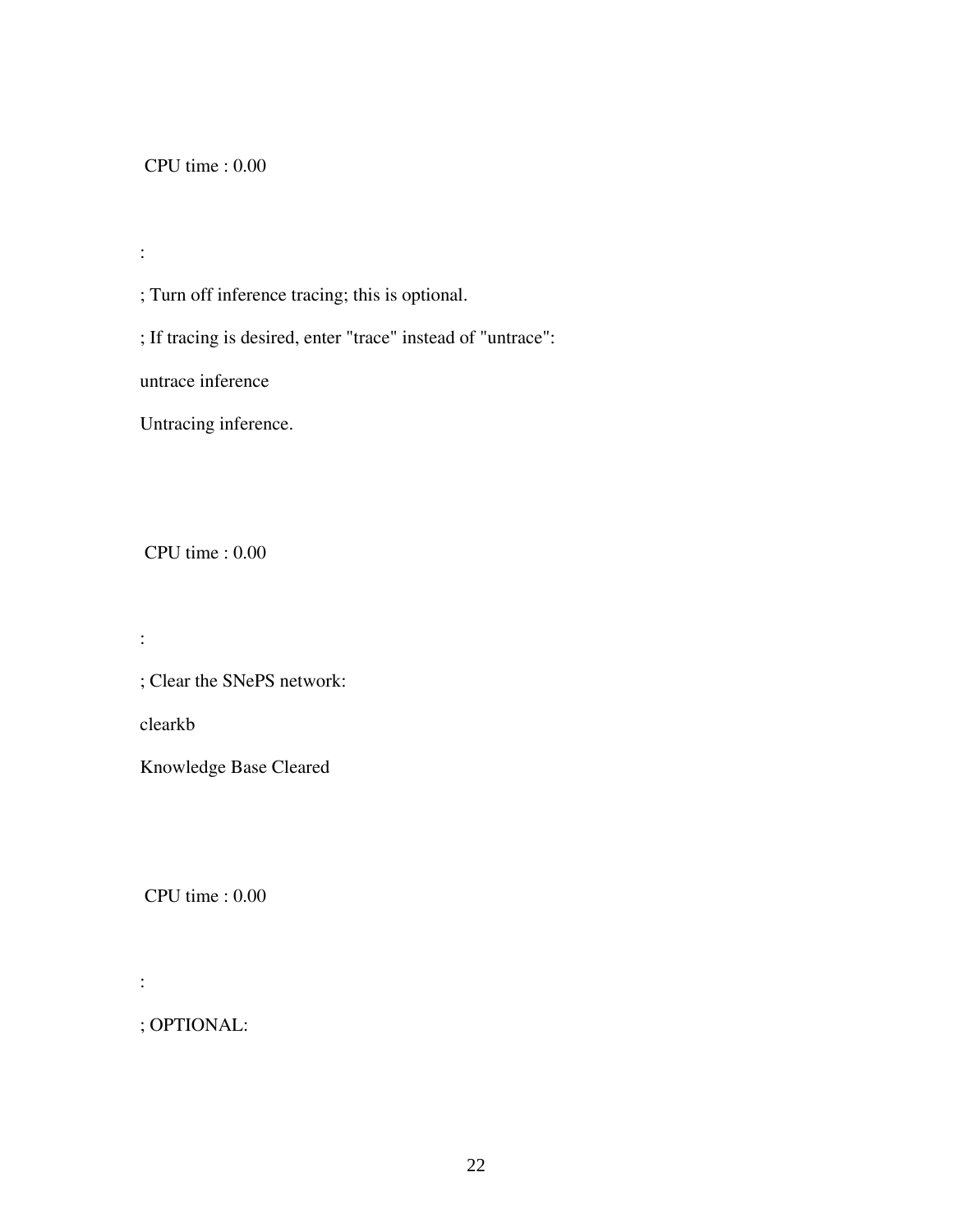#### ; UNCOMMENT THE FOLLOWING CODE TO TURN FULL FORWARD INFERENCING ON:

;

; ^(cl:load "/projects/rapaport/CVA/STN2/ff")

; Case Frames:

; =====================

 $;[[Does(x,y,z)]]$  = The proposition that agent [[z]] performs the act

; [[y]] in the way given by [[w]].

define-frame Does(nil act way agent)

Does(x1, x2, x3) will be represented by  $\{<\text{act, x1}>$ ,  $<\text{way, x2}>$ ,  $<\text{agent, x3}>$ 

CPU time : 0.00

:

 $;[[degree-to-which(x,y)]] =$ The concept of the degree  $[[y]]$  to which

; the manner given by [[x]] is specified.

define-frame degree-to-which(nil manner degree)

degree-to-which(x1, x2) will be represented by  $\{\text{c}$  manner, x1>,  $\text{c}$  degree, x2> $\}$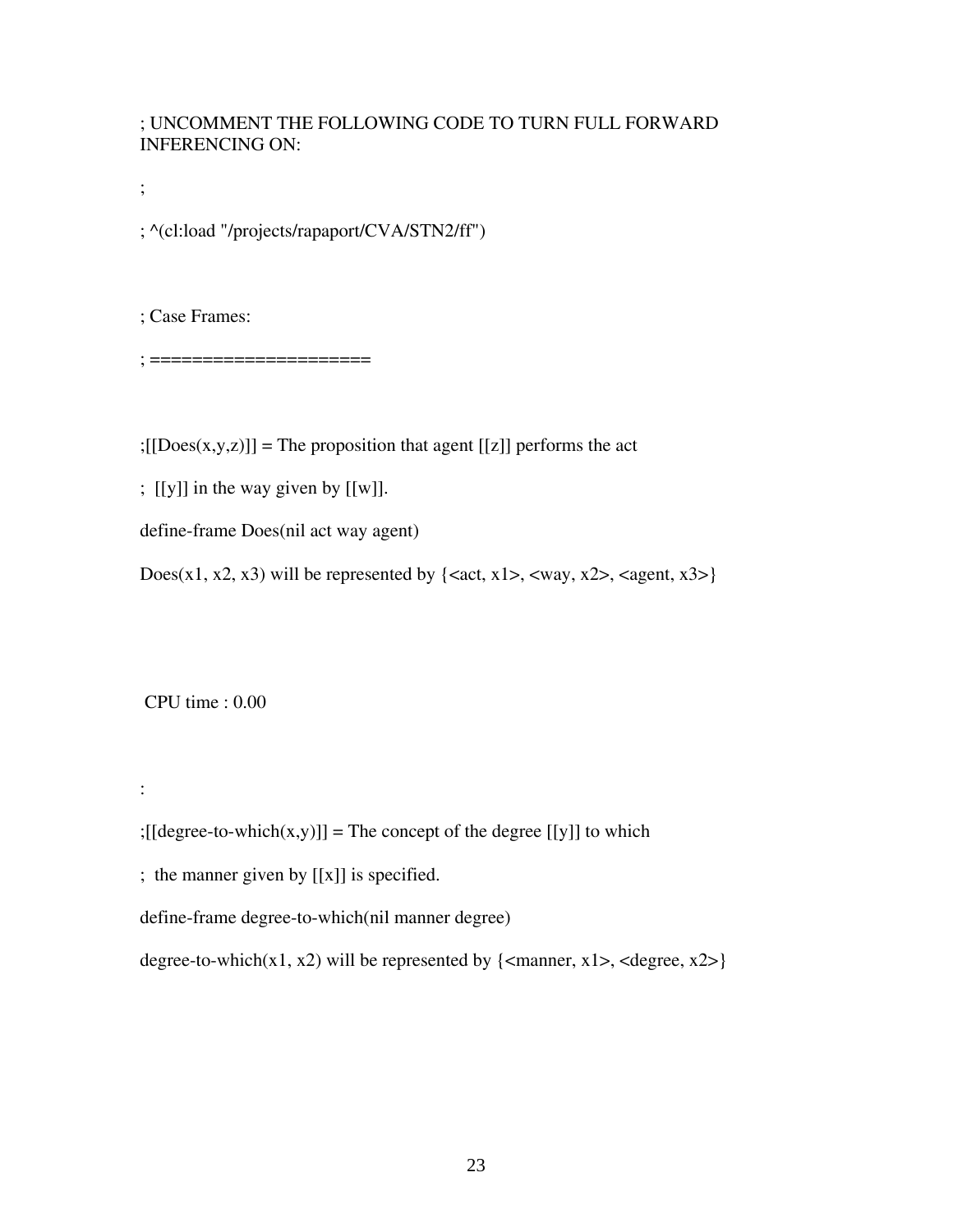#### CPU time : 0.00

:

;[[MeaningUnknown(x)]] = The proposition that the word [[x]] has an unknown

; meaning.

define-frame MeaningUnknown(nil word)

MeaningUnknown(x1) will be represented by  $\{\text{word}, x1>\}$ 

CPU time : 0.00

:

:

 $;[[HasProperty(x,y)]] =$ The proposition that object [[y]] has the

; property [[x]] at time.

define-frame HasProperty(nil property object)

HasProperty(x1, x2) will be represented by  $\{\langle\text{property}, x1\rangle, \langle\text{object}, x2\rangle\}$ 

CPU time : 0.00

 $;[[amt-in-units(x,y)]] =$ The concept of the amount  $[[x]]$  given in the ; units of [[y]].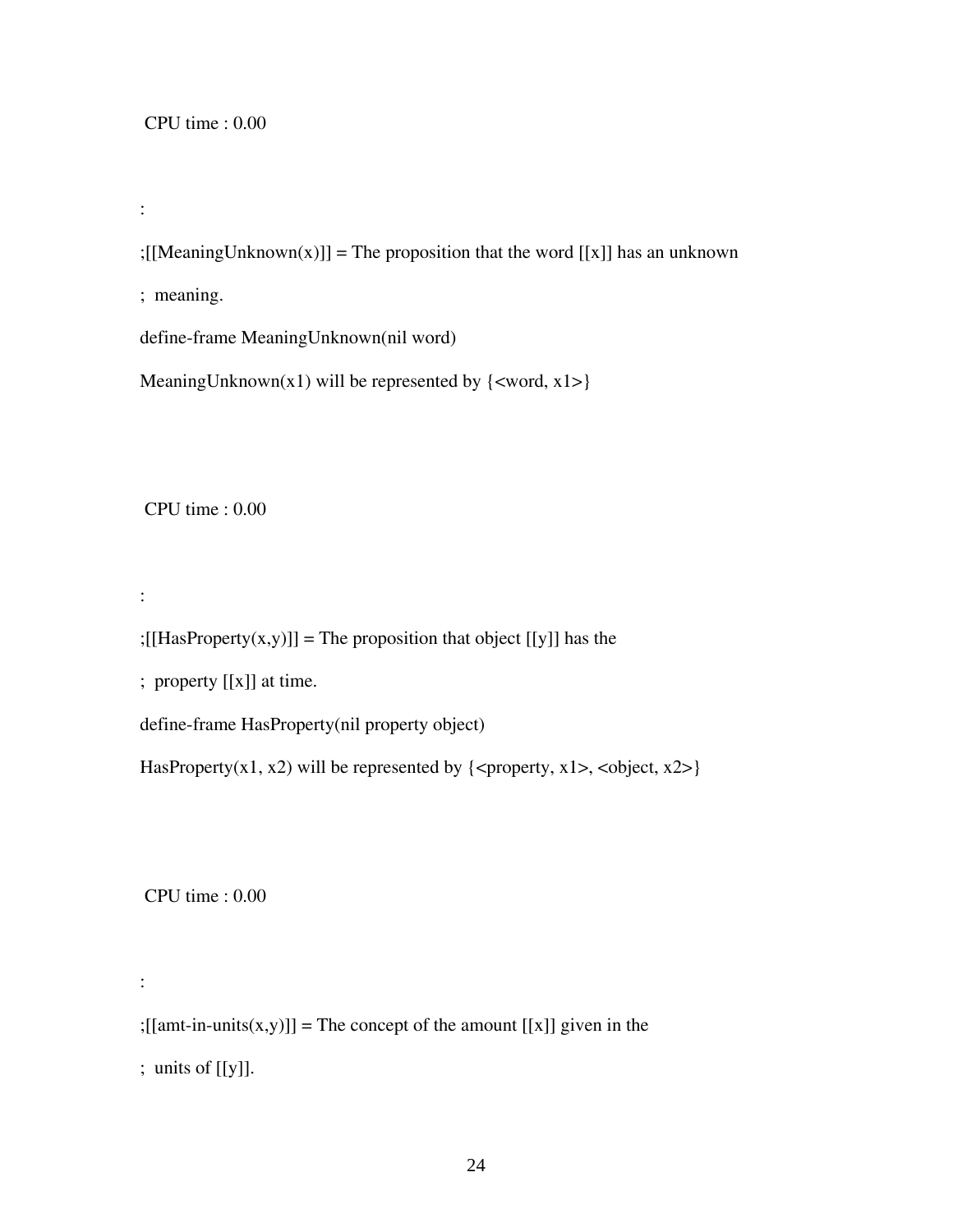define-frame amt-in-units(nil amount unit)

amt-in-units(x1, x2) will be represented by  $\{\text{<}$  amount, x1>,  $\text{<}$  unit, x2> $\}$ 

CPU time : 0.00

:

:

:

 $;[[concept\text{-}called(x)]] =$ The concept given by  $[[x]].$ define-frame concept-called(nil lex) concept-called(x1) will be represented by  $\{\langle$  kex, x1> $\}$ 

CPU time : 0.00

 $;[[Isa(x,y)]]$  = The proposition that  $[[x]]$  is a member of the class  $[[y]]$ . define-frame Isa(nil member class)

Isa(x1, x2) will be represented by  $\{\text{emember, x1}>, \text{class, x2} \}$ 

CPU time : 0.00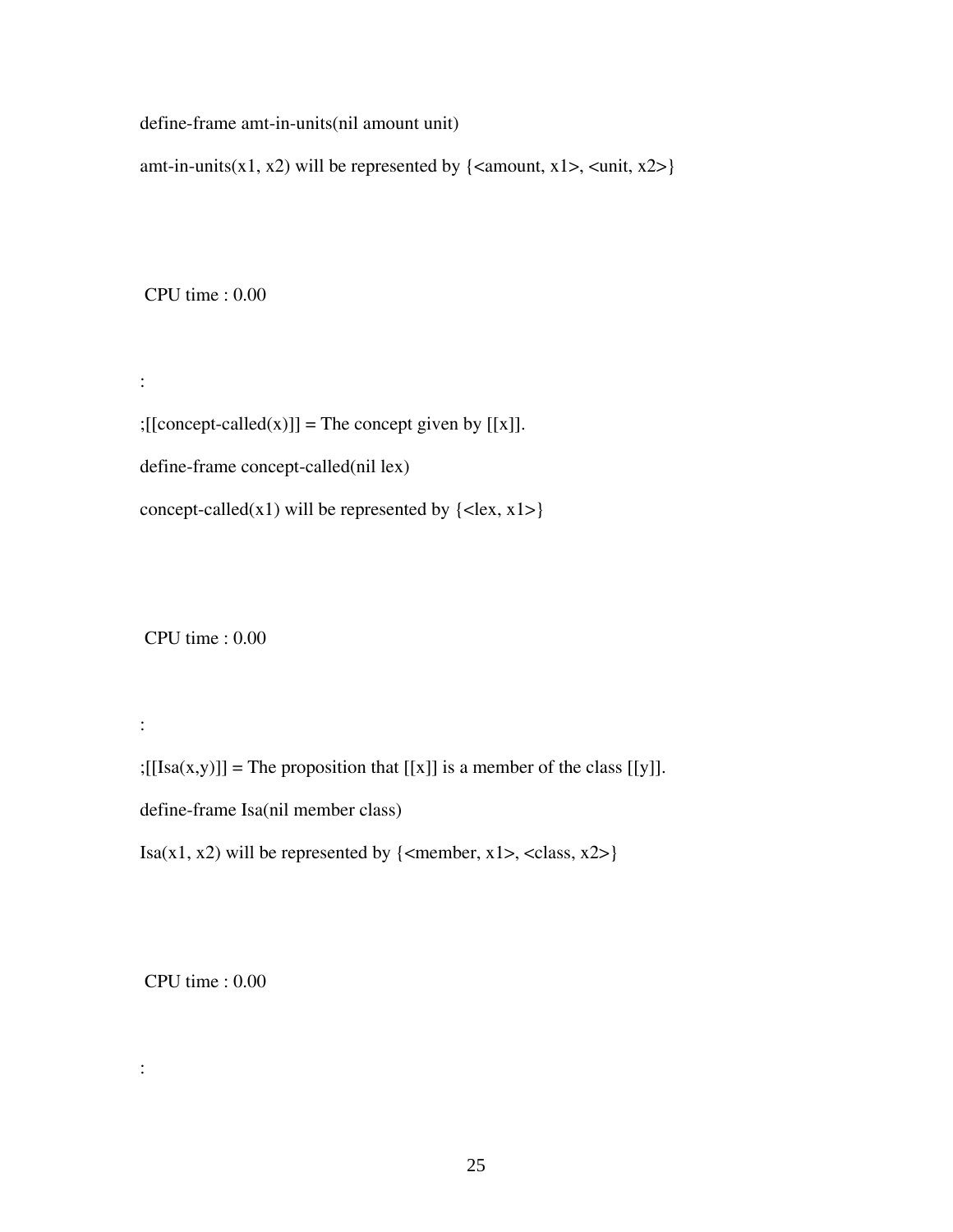$;[[action-wrt(x,y)]] =$ The act of performing action  $[[x]]$  with respect

; to object [[y]]].

define-frame action-wrt(nil action object)

action-wrt(x1, x2) will be represented by  $\{\text{, <\text{object, x2>}\}\}$ 

CPU time : 0.00

:

 $;[[Before(x,y)]]$  = The proposition that time  $[[x]]$  is before time  $[[y]]$ define-frame Before(nil before after)

Before(x1, x2) will be represented by  $\{\text{before, x1}>, \text{after, x2} \}$ 

CPU time : 0.00

;[[TimeInterval(x,y)]] = The proposition that time in the interval given by [[x]]

; is [[y]]

:

define-frame TimeInterval(nil interval dur)

TimeInterval(x1, x2) will be represented by {<interval, x1>, <dur, x2>}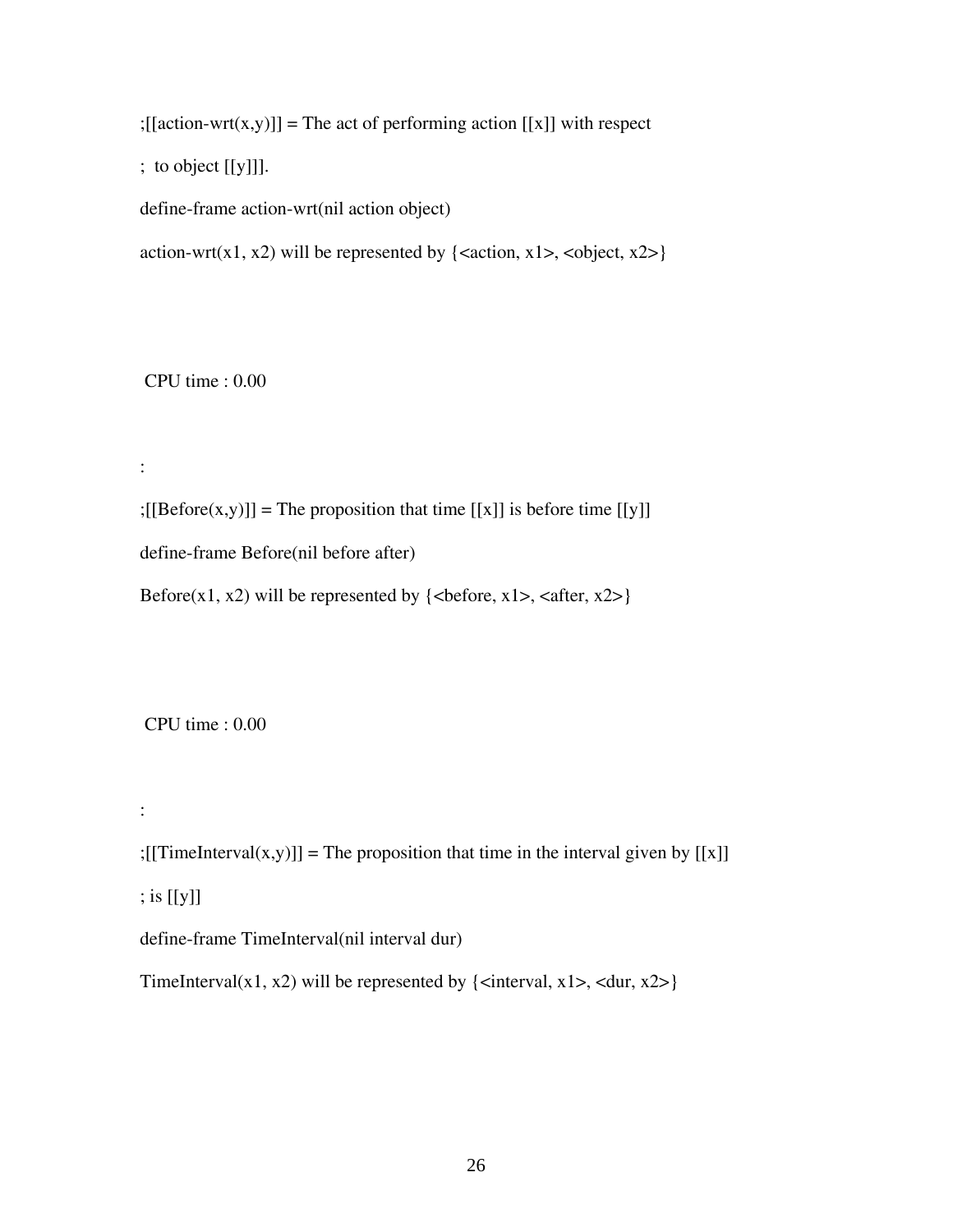:

; [[EventTime(x,y,z)]] = The proposition that some event or state [[x]] lasts

; for the time interval from [[y]] to [[z]].

define-frame EventTime(nil arg stime etime)

EventTime(x1, x2, x3) will be represented by  $\{ \langle \text{arg}, \text{x1}\rangle, \langle \text{stime}, \text{x2}\rangle, \langle \text{etime}, \text{x3}\rangle \}$ 

CPU time : 0.00

:

:

 $;[[Has(x,y,z)]]$  = The proposition that  $[[x]]$  is a  $[[y]]$  of  $[[z]]$ ;

define-frame Has(nil object rel possessor)

Has(x1, x2, x3) will be represented by  $\{\text{object, x1}>, \text{erl, x2}>, \text{cpossessor, x3} \}$ 

CPU time : 0.00

; Unconscious (Path) Knowledge:

; =====================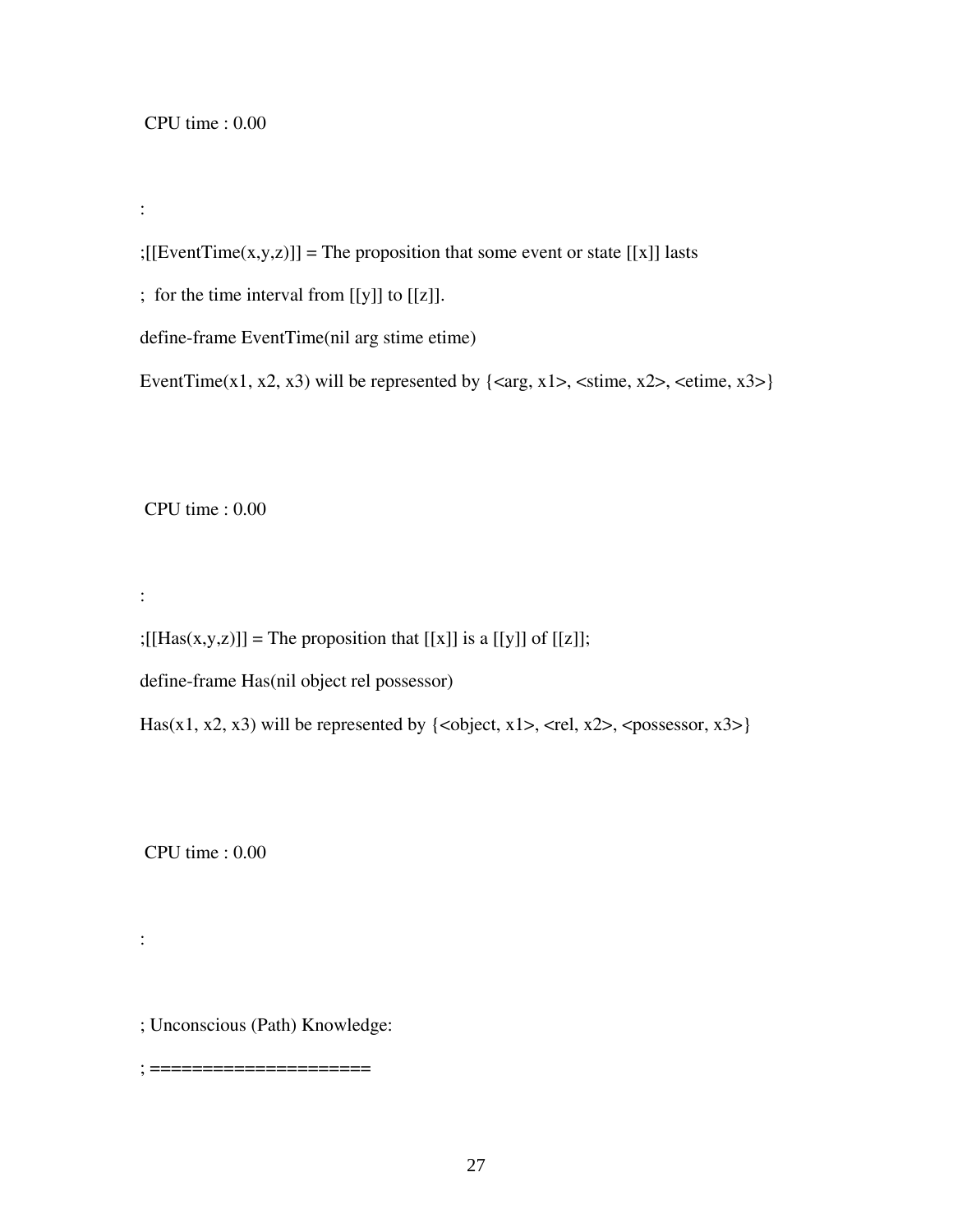; Notions about time:

;;; Make Before Transitive

define-path before (compose before (kstar (compose after- ! before))).

before implied by the path (compose before

(kstar (compose after- ! before)))

before- implied by the path (compose (kstar (compose before- ! after))

before-)

CPU time : 0.00

:

;;; Make After Transitive

define-path after (compose after (kstar (compose before- ! after))).

after implied by the path (compose after

(kstar (compose before- ! after)))

after- implied by the path (compose (kstar (compose after- ! before))

after-)

CPU time : 0.00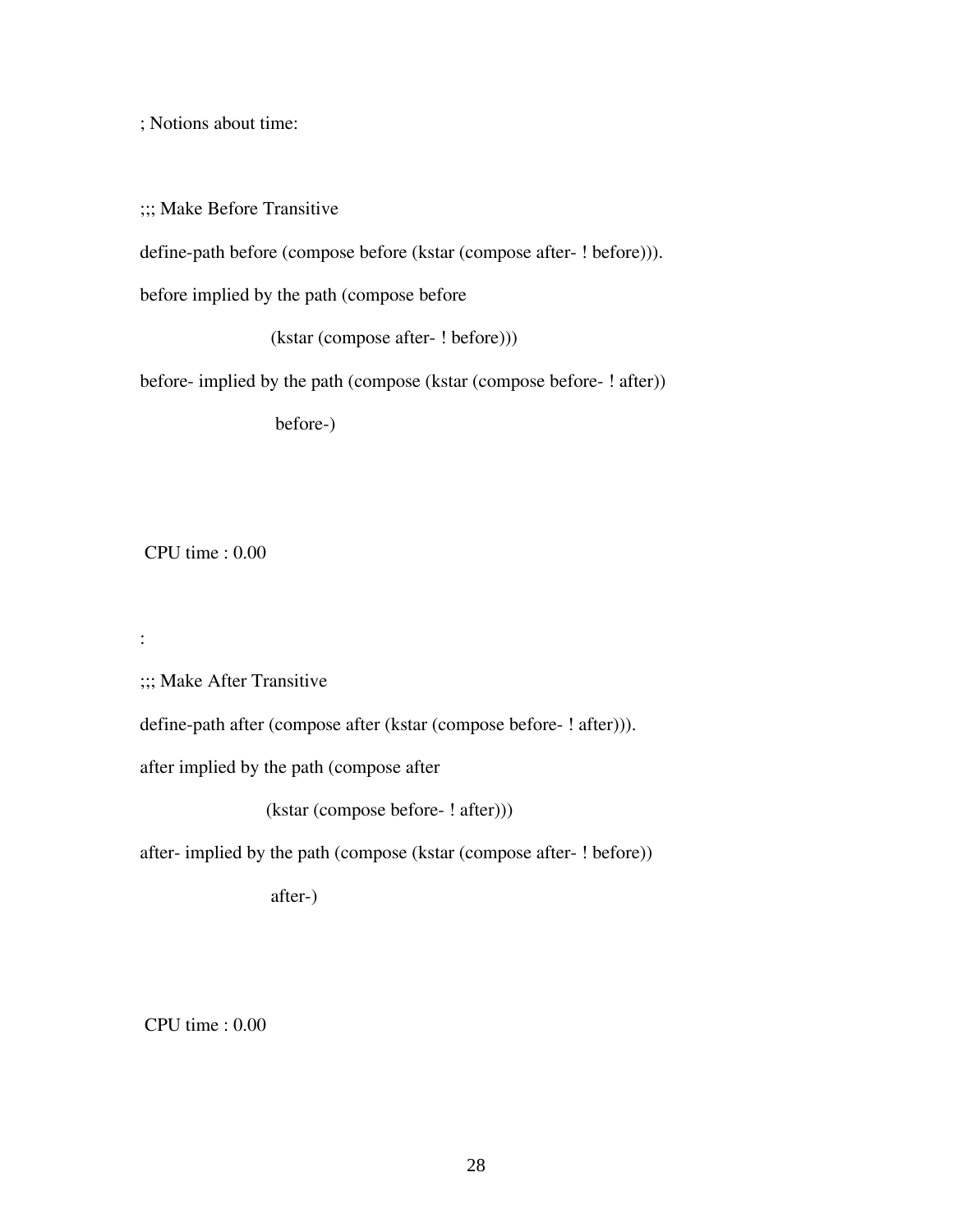; BACKGROUND KNOWLEDGE:

; =====================

:

; We need to included information that will help deduce that the young

; firm was lacking financially before the contract.

; 1) If x lands y at time t, then x receives y at time t.

 $all(x,y,w,t)$ (EventTime(Does(action-wrt(concept-called(land),y),w,x),t,t) => EventTime(Does(action-wrt(concept-called(receive),y),w,x),t,t)).

wff3!: all $(t, w, y, x)$ (EventTime(Does(action-wrt(concept-called(land),y),w,x),t,t) => EventTime(Does(action-wrt(concept-called(receive),y),w,x),t,t))

CPU time : 0.01

:

 $(1, 2)$  If x receives y at time t1, then x has y for any future interval  $(1, 1, 2)$ 

all(x,y,w,z,t1,t2)({EventTime(Does(action-wrt(concept-called(receive),y),w,x),t1,t1), Before(t1,t2), Isa(y,z)  $\&\Rightarrow$  EventTime(Has(y,z,x),t1,t2)).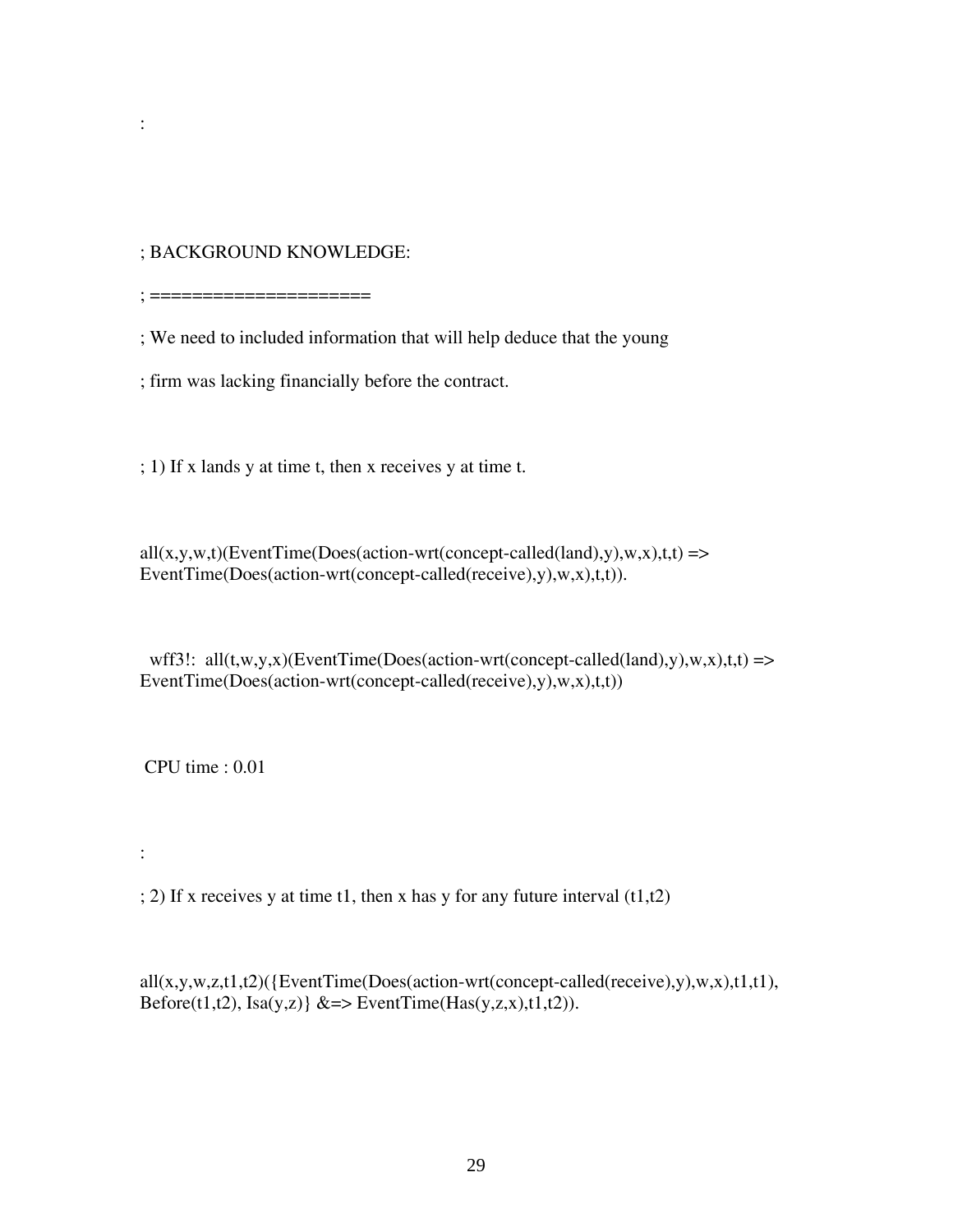wff4!: all(t2,t1,z,w,y,x)({Isa(y,z),Before(t1,t2),EventTime(Does(action-wrt(conceptcalled(receive),y),w,x),t1,t1)  $\& \Rightarrow$  {EventTime(Has(y,z,x),t1,t2) })

CPU time : 0.04

:

; 3) If x has a government contract for some time interval t, then x has some money starting for the same interval.

 $all(x,y,z,t1,t2)$ ((EventTime(Has(y,z,x),t1,t2) and Isa(y,concept $called(governmentContract))) \Rightarrow EventTime(Has(some,concept-called(money),x),t1,t2)).$ 

wff7!: all(t2,t1,z,y,x)((Isa(y,concept-called(governmentContract)) and EventTime(Has(y,z,x),t1,t2)) => EventTime(Has(some,concept-called(money),x),t1,t2))

CPU time : 0.01

:

 $; 4$ ) If x has some money during some interval  $(t1,t2)$ , then x is not struggling during that interval.

 $all(x,t1,t2)$ (EventTime(Has(some, concept-called(money),x),t1,t2) => EventTime(~HasProperty(concept-called(struggling),x),t1,t2)).

wff9!:  $all(t2,t1,x)$ (EventTime(Has(some,concept-called(money),x),t1,t2) => EventTime(~HasProperty(concept-called(struggling),x),t1,t2))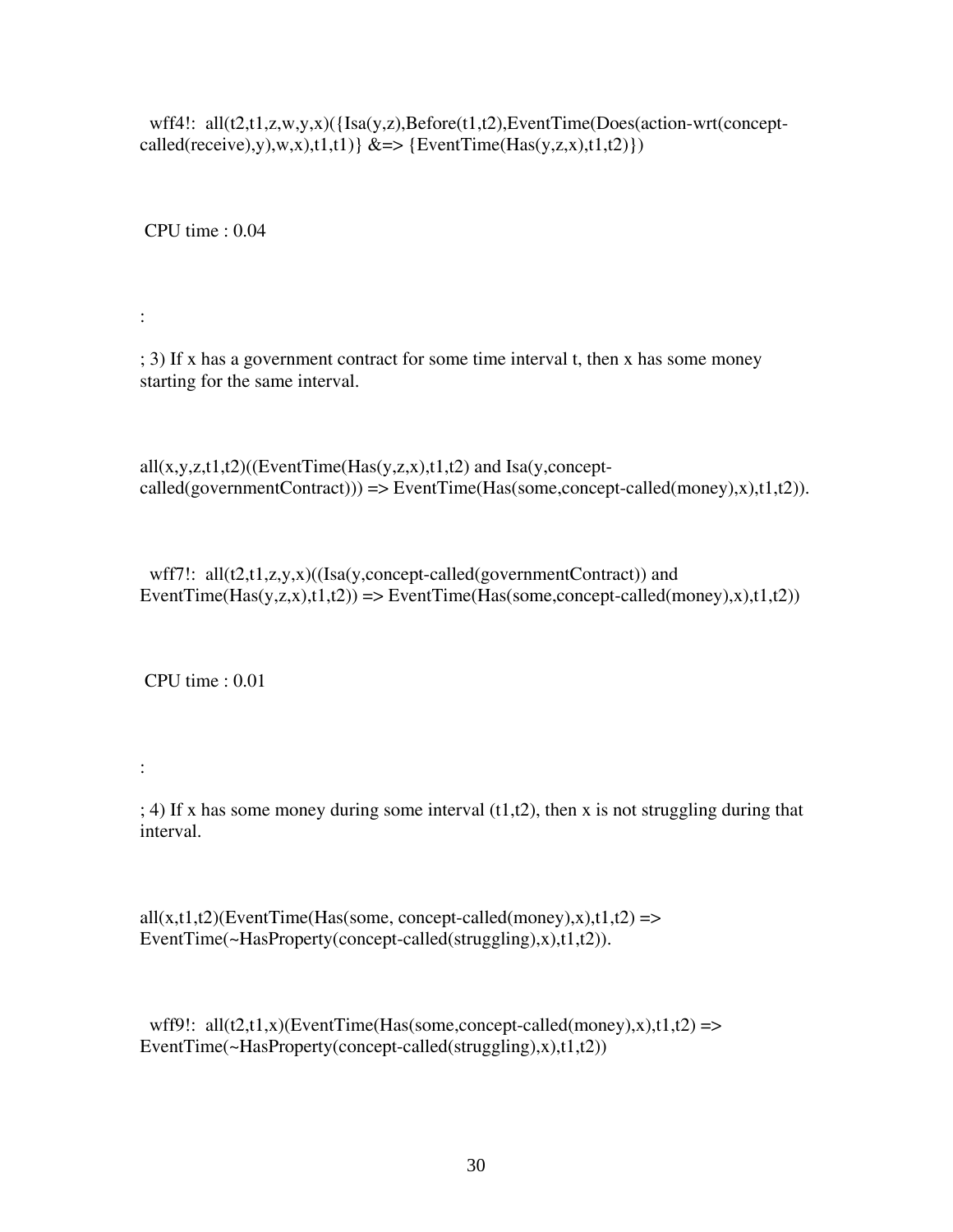CPU time : 0.00

:

 $(1, 5)$  If x has some money and is not struggling at time interval  $(1, 2, 1, 3)$ , but x was struggling at time interval  $(t1,t2)$ , then

 $\therefore$  x did not have money during time interval (t1,t2).

 $all(x,t1,t2,t3)$ ({EventTime(Has(some, concept-called(money),x),t2,t3), EventTime(~HasProperty(conceptcalled(struggling),x),t2,t3),EventTime(HasProperty(conceptcalled(struggling),firm1),t1,t2), Before(t1,t2)  $&\Rightarrow$ 

EventTime(~Has(some, concept-called(money),x),t1,t2)).

wff11!: all(t3,t2,t1,x)({Before(t1,t2),EventTime(HasProperty(conceptcalled(struggling),firm1),t1,t2),EventTime(~HasProperty(conceptcalled(struggling),x),t2,t3),EventTime(Has(some,concept-called(money),x),t2,t3)  $\&=$ >  ${EventTime(-Has(some, concept-called(money),x),t1,t2)}$ 

CPU time : 0.00

:

; 6) If x does not have y during a time interval (t1,t2), and if x performs an action z in a certain manner w which has an unknown

; meaning, then it can be infered that performing z in the manner w implies that x does not have y for the same interval.

; (This will be our meaning postulate)

 $all(x,y,Y,z,w,D,t1,t2)$ ({EventTime(~Has(y,Y,x),t1,t2), EventTime(Does(z,degree-towhich(w,D),x),t1,t2), MeaningUnknown(w)  $&\approx$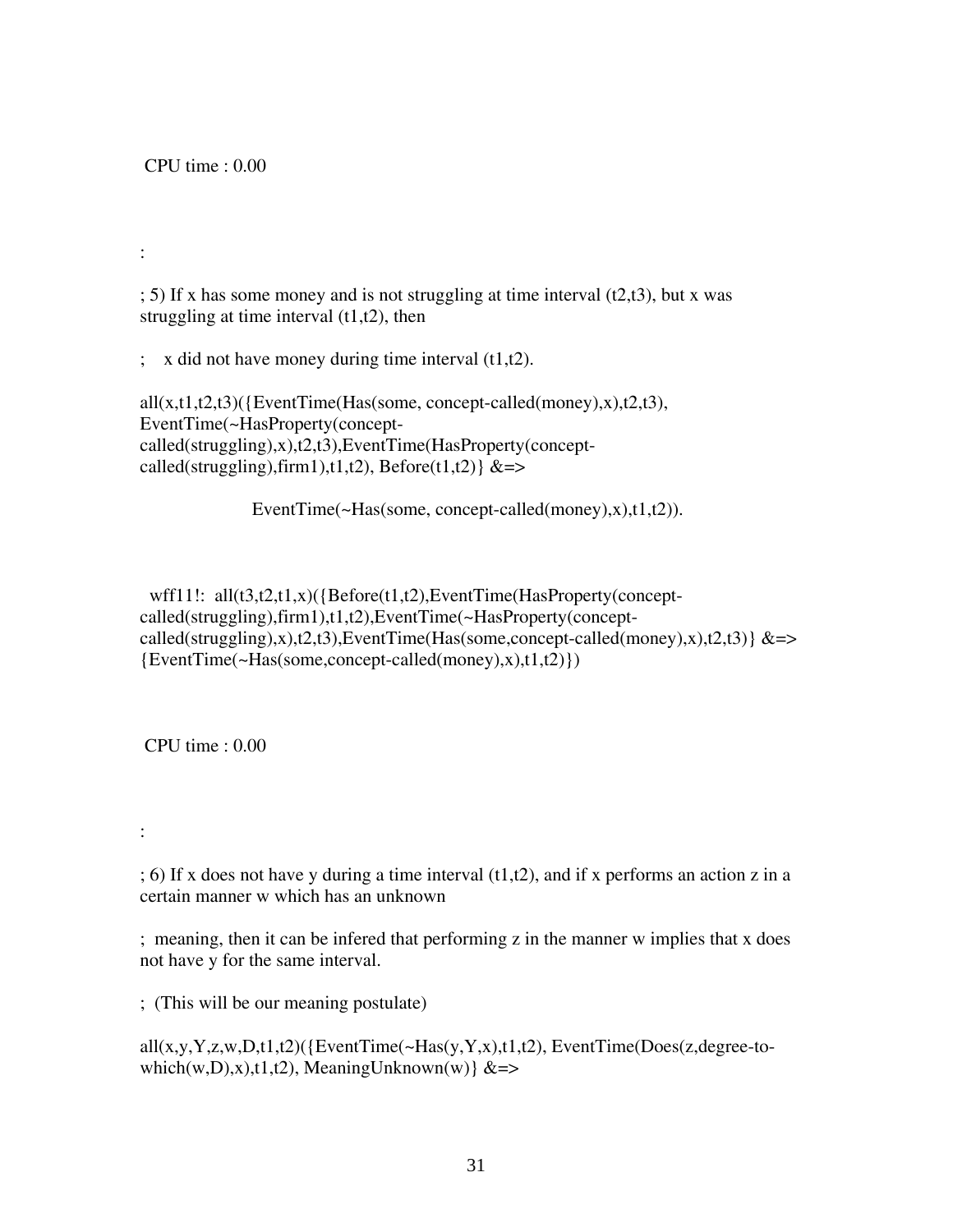$(EventTime(Does(z, degree-to-which(w,D),x),t1,t2)$  => EventTime $(\sim\text{Has}(y, Y, x), t1, t2))$ ).

```
wff12!: all(t2,t1,D,w,z,Y,y,x)({MeaningUnknown(w),EventTime(Does(z,degree-to-
which(w,D),x),t1,t2),EventTime(~Has(y,Y,x),t1,t2)} &=> {EventTime(Does(z,degree-
to\text{-which}(w,D),x),t1,t2 \implies \text{EventTime}(\sim\text{Has}(y,Y,x),t1,t2)
```
CPU time : 0.01

:

#### ; CASSIE READS THE PASSAGE:

; =========================

; "After operating slighty emvasally [in the red] for many months,

; the struggling young firm landed a large government contract."

;

; Part 1) "The struggling young firm operated slighty emvasally..."

; Note that we must constraing the struggling property to be in this time period

; since it might not be the case that the firm is always struggling.

Isa(firm1, concept-called(Firm))!

wff14!: Isa(firm1,concept-called(Firm))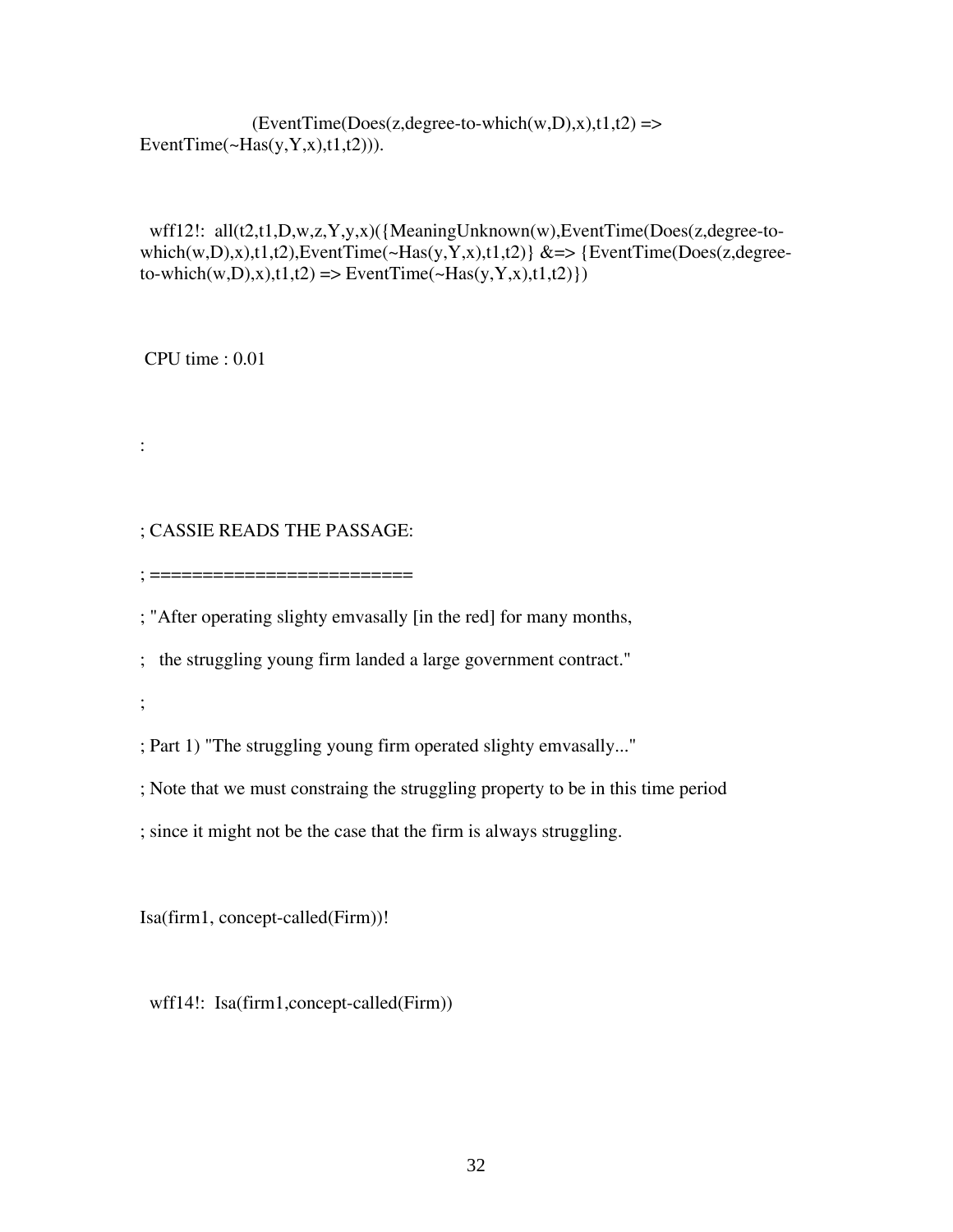CPU time : 0.04

: HasProperty(concept-called(young), firm1)!

wff18!: HasProperty(concept-called(young),firm1)

CPU time : 0.01

: EventTime(HasProperty(concept-called(struggling), firm1), time1, time2)!

wff19!: EventTime(HasProperty(concept-called(struggling),firm1),time1,time2)

CPU time : 0.26

:

; Part 2) "[The struggling young firm] landed a large government contract."

Isa(contract1, concept-called(governmentContract))!

wff25!: Isa(contract1,concept-called(governmentContract))

CPU time : 0.02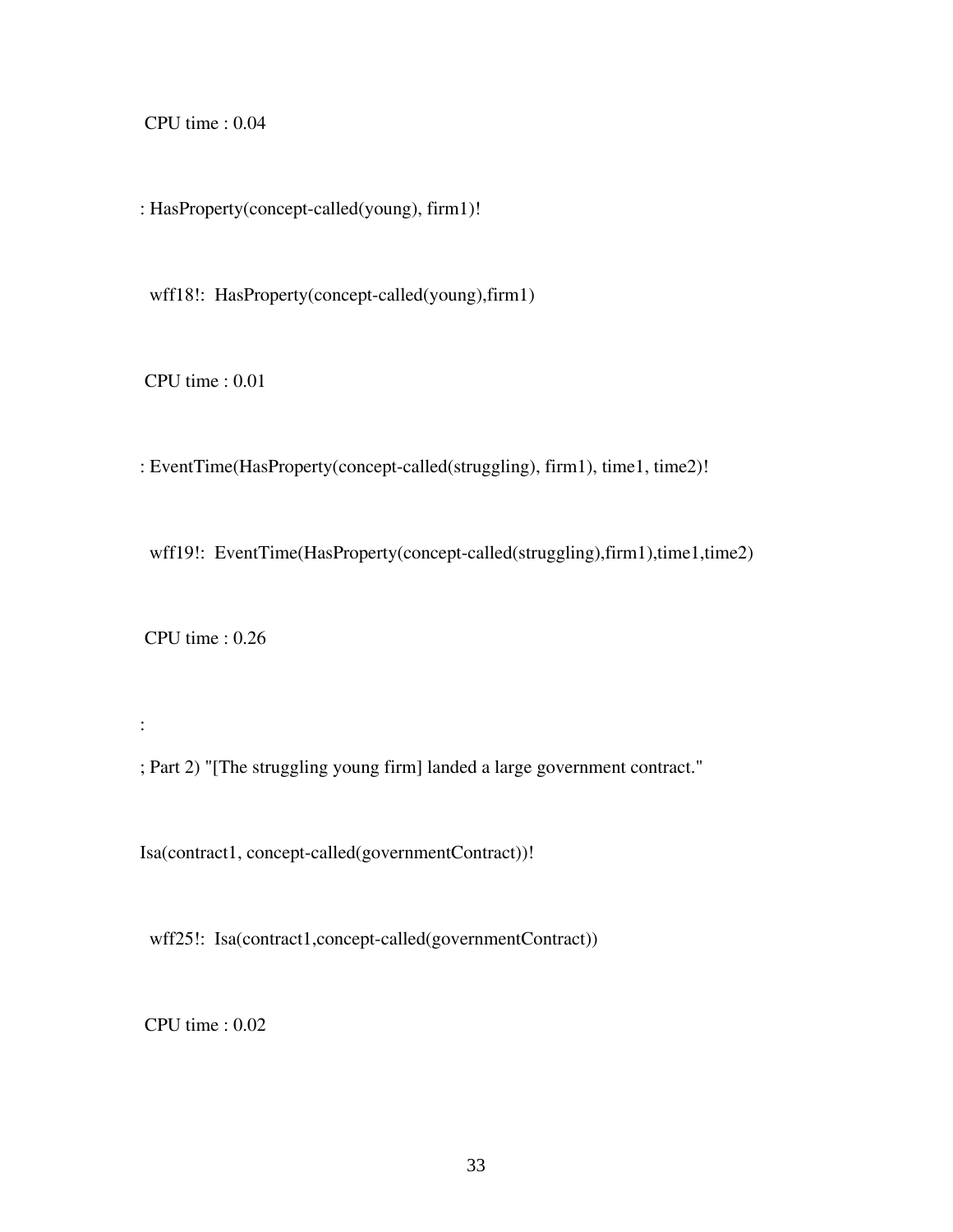: HasProperty(concept-called(large), contract1)!

wff27!: HasProperty(concept-called(large),contract1)

CPU time : 0.04

:

; Now to combine parts 1 and 2 we need to introduce a theory of time:

; Use Before/After/Now theory and corresponding case frame.

;

; "Before...(Part 1)...for many months...[After]...(Part 2)."

Before(time1,time2)!

wff20!: Before(time1,time2)

CPU time : 0.04

: Before(time2,now)!

wff29!: Before(time1,now)

wff28!: Before(time2,now)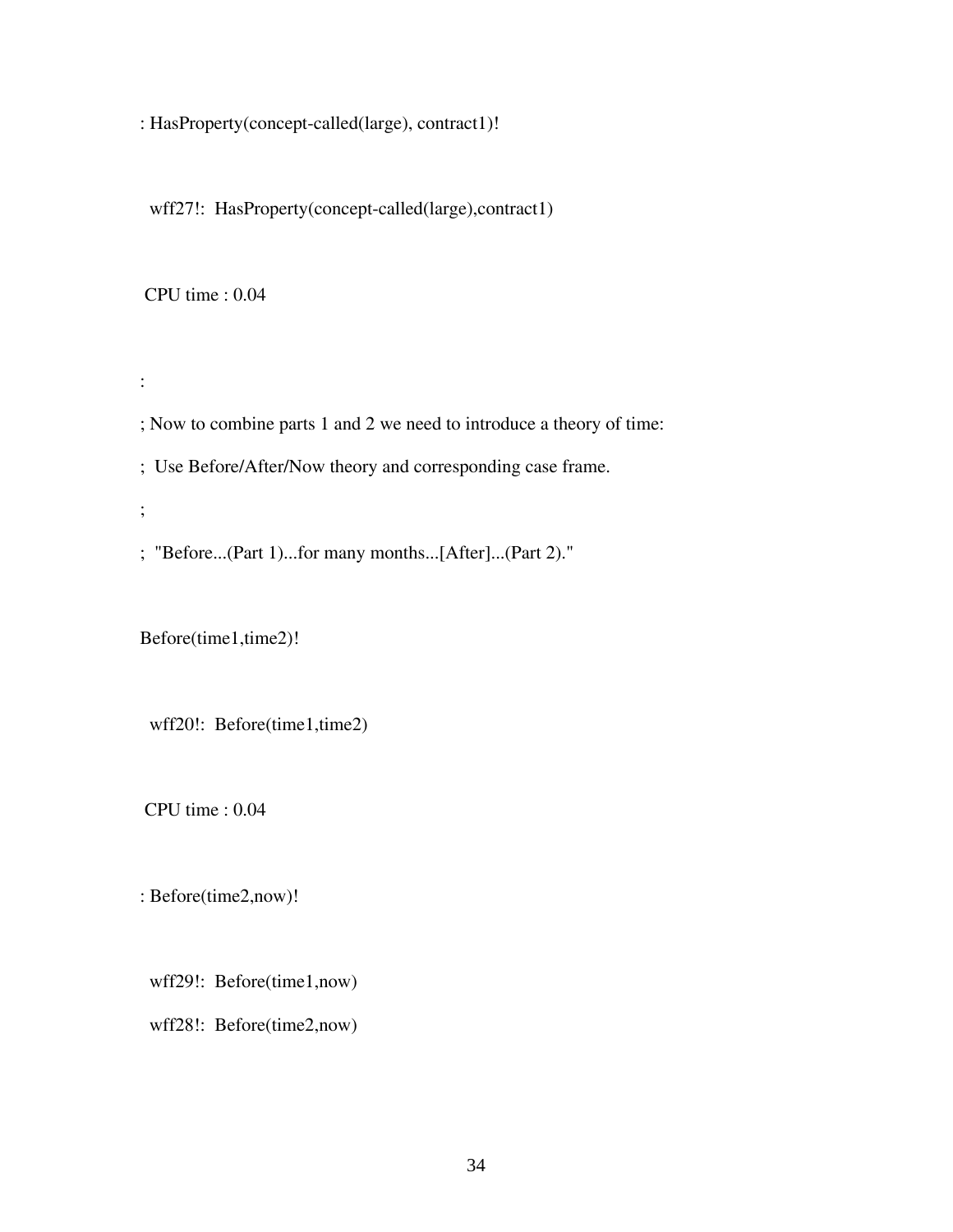CPU time : 0.01

: TimeInterval(Before(time1,time2),amt-in-units(concept-called(many), conceptcalled(months)))!

wff33!: TimeInterval(Before(time1,time2),amt-in-units(concept-called(many),conceptcalled(months)))

CPU time : 0.01

:

EventTime(Does(concept-called(operate), degree-to-which(concept-called(emvasally), concept-called(slightly)),firm1), time1, time2)!

 wff39!: EventTime(Does(concept-called(operate),degree-to-which(conceptcalled(emvasally),concept-called(slightly)),firm1),time1,time2)

CPU time : 0.22

: EventTime(Does(action-wrt(concept-called(land),contract1),conceptcalled(normal),firm1), time2, time2)!

wff57!: EventTime(~HasProperty(concept-called(struggling),firm1),time2,now)

wff56!: EventTime(Has(some,concept-called(money),firm1),time2,now)

wff55!: EventTime(Has(contract1,conceptcalled(governmentContract),firm1),time2,now) and Isa(contract1,concept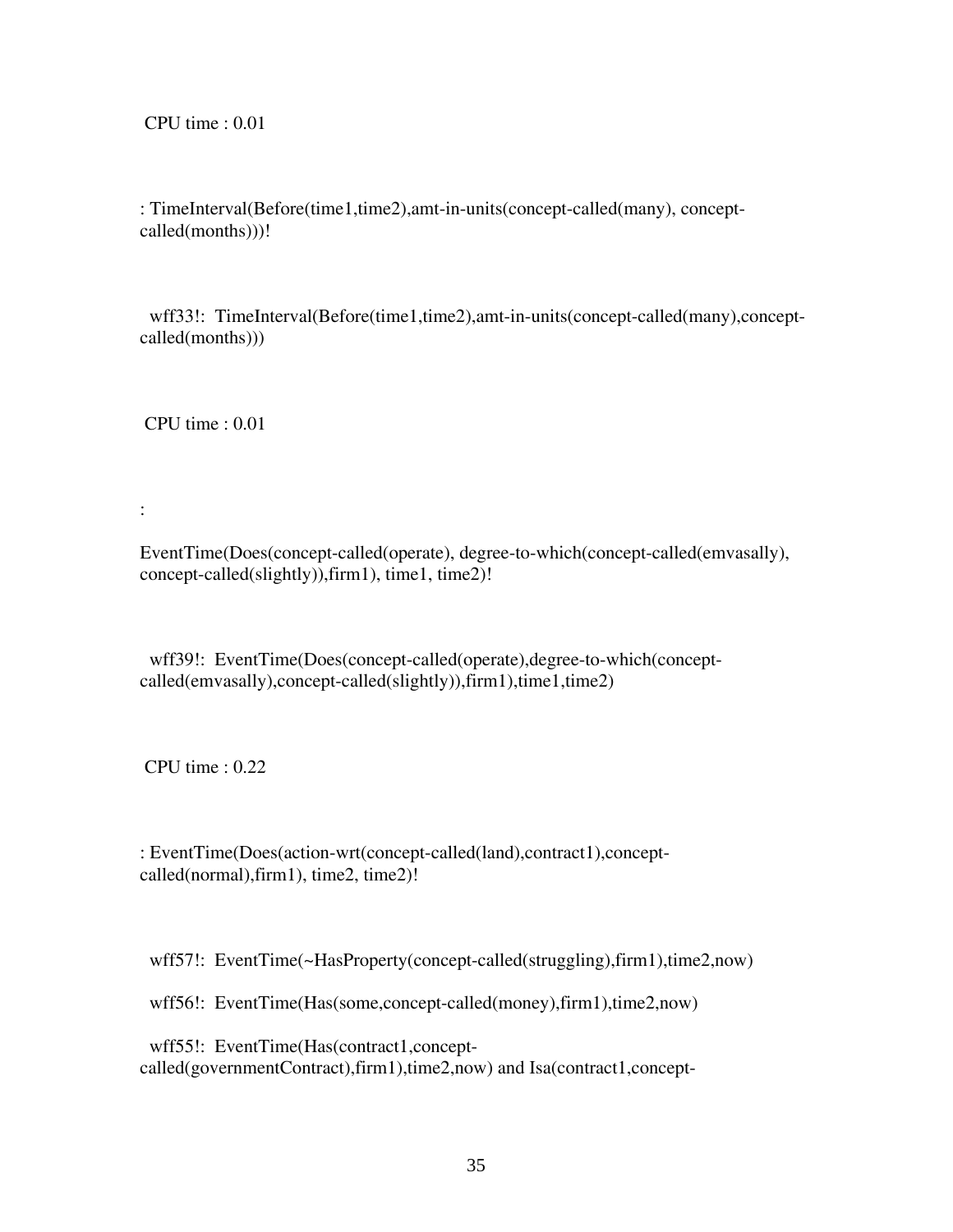called(governmentContract))

wff54!: EventTime(Has(contract1,conceptcalled(governmentContract),firm1),time2,now)

 wff52!: EventTime(Does(action-wrt(concept-called(receive),contract1),conceptcalled(normal),firm1),time2,time2)

wff49!: EventTime(Does(action-wrt(concept-called(land),contract1),conceptcalled(normal),firm1),time2,time2)

wff43!: EventTime(~Has(some,concept-called(money),firm1),time1,time2)

CPU time : 0.05

:

; Cassie knows going into this that she does not know the meaning of "emvasally"

MeaningUnknown(concept-called(emvasally))!

 wff58!: EventTime(Does(concept-called(operate),degree-to-which(concept $called (emvasally), concept-called (slightly)), firm1), time1, time2)$  => EventTime(~Has(some,concept-called(money),firm1),time1,time2)

wff43!: EventTime(~Has(some,concept-called(money),firm1),time1,time2)

wff40!: MeaningUnknown(concept-called(emvasally))

CPU time : 0.02

: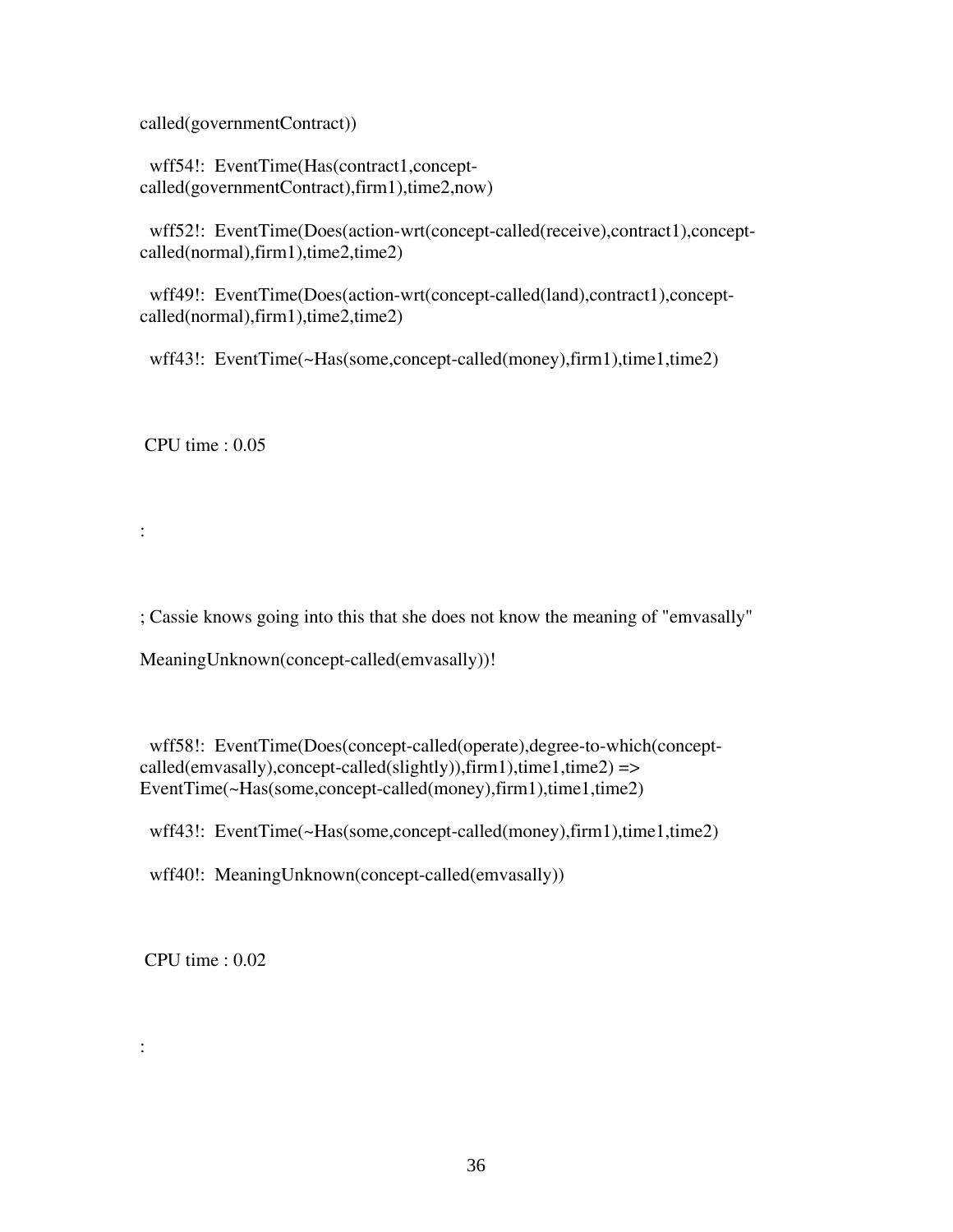; Ask Cassie what she now knows:

; ===============================

; We will do this first by asking whether the firm had money before landing the contract

; (ie while operating emvasally)

EventTime(~Has(some, concept-called(money),firm1),time1,time2)?

wff43!: EventTime(~Has(some,concept-called(money),firm1),time1,time2)

CPU time : 0.00

:

; Now we will ask the following question to determine if Cassie has deduced

; a reasonable conclusion about the meaning of emvasally:

; Does operating "emvasally" at a certain time imply a lack of money during that time?

(EventTime(Does(concept-called(operate),degree-to-which(concept $called (emvasally), concept-called (slightly)), firm1), time1, time2)$  => EventTime(~Has(some,concept-called(money),firm1),time1,time2))?

 wff58!: EventTime(Does(concept-called(operate),degree-to-which(concept $called (emvasally), concept-called (slightly)), firm1), time1, time2) = >$ EventTime(~Has(some,concept-called(money),firm1),time1,time2)

CPU time : 0.00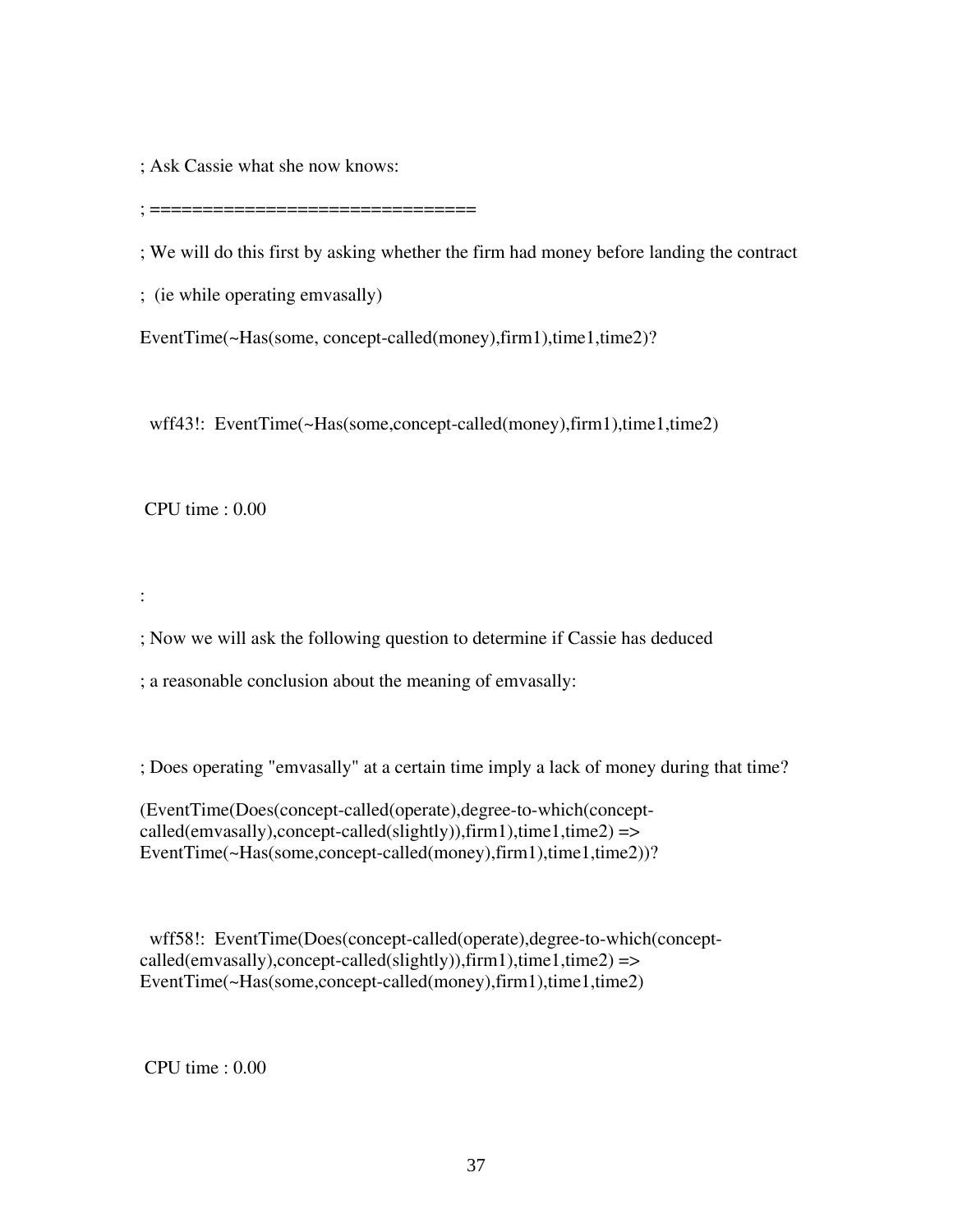CPU time : 0.00

:

:

End of /home/csdue/tjburns/CSE\_663/emvasally.demo demonstration.

CPU time : 0.94

: